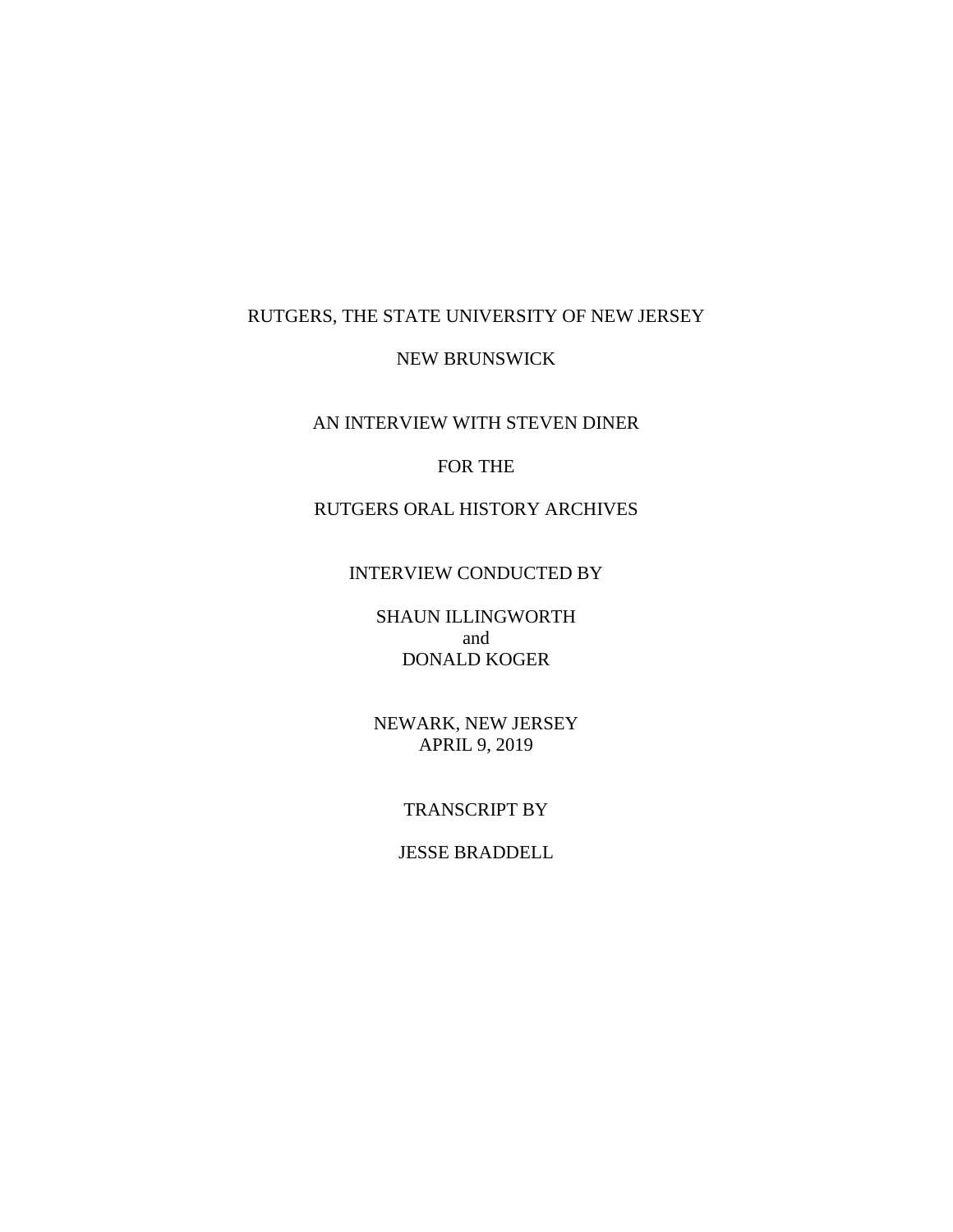Donald Koger: This begins an interview with Dr. Steven Diner for the Rutgers Oral History Archives. This interview is being conducted with Shaun Illingworth and Don Koger in Newark, New Jersey.

SI: All right, and the date?

DK: Today's date is April 9, 2019.

SI: All right, great. Well, thank you very much for having us in today. We appreciate it. To begin, can you tell us when and where you were born?

Steven Diner: I was born in the Bronx, [on] December 14, 1944 ...

SI: Okay, for the record ...

SD: … At a place called Bronx Maternity Hospital. [Editor's Note: Bronx Maternity Hospital was located at 1072 Grand Concourse Street at 166th Street. It opened in 1931. It is now closed.]

SI: Okay.

SD: I don't think it's around anymore.

SI: For the record, can you tell us your parents' names?

SD: Yes, my mother's name was Helen. Her maiden name was Fenster, but she went by Diner. My father's name was David, David Diner.

SI: Starting with your father's side of the family, what do you know about the family history? Was there an immigration story there?

SD: Yes, my father immigrated to the United States in the early 1920s. The story he told was that he got really involved with the Bolshevik Revolution and was managing some housing project, something or the other, and didn't want to come to America, but he had two sisters. He had a brother who stayed, the younger brother, and then two younger sisters. He said his sisters really wanted to come to the United States where their father was already here. So, he said he decided to come to the United States to accompany them because these two women shouldn't travel alone. So, that's his account. Now, why he wouldn't have gone back to Russia is hard to say, but anyhow, that was his account. He remained pro-communist all his life. [Editor's Note: The Bolshevik Revolution, or October Revolution, occurred in 1917, after the Russian Empire's monarchy was overthrown in the February Revolution. The Bolsheviks, led by Vladimir Lenin, seized control of the government; not until 1922 would they have full power over Russia and turn it into the Soviet Union.]

SI: Did he talk about any difficulties in the journey?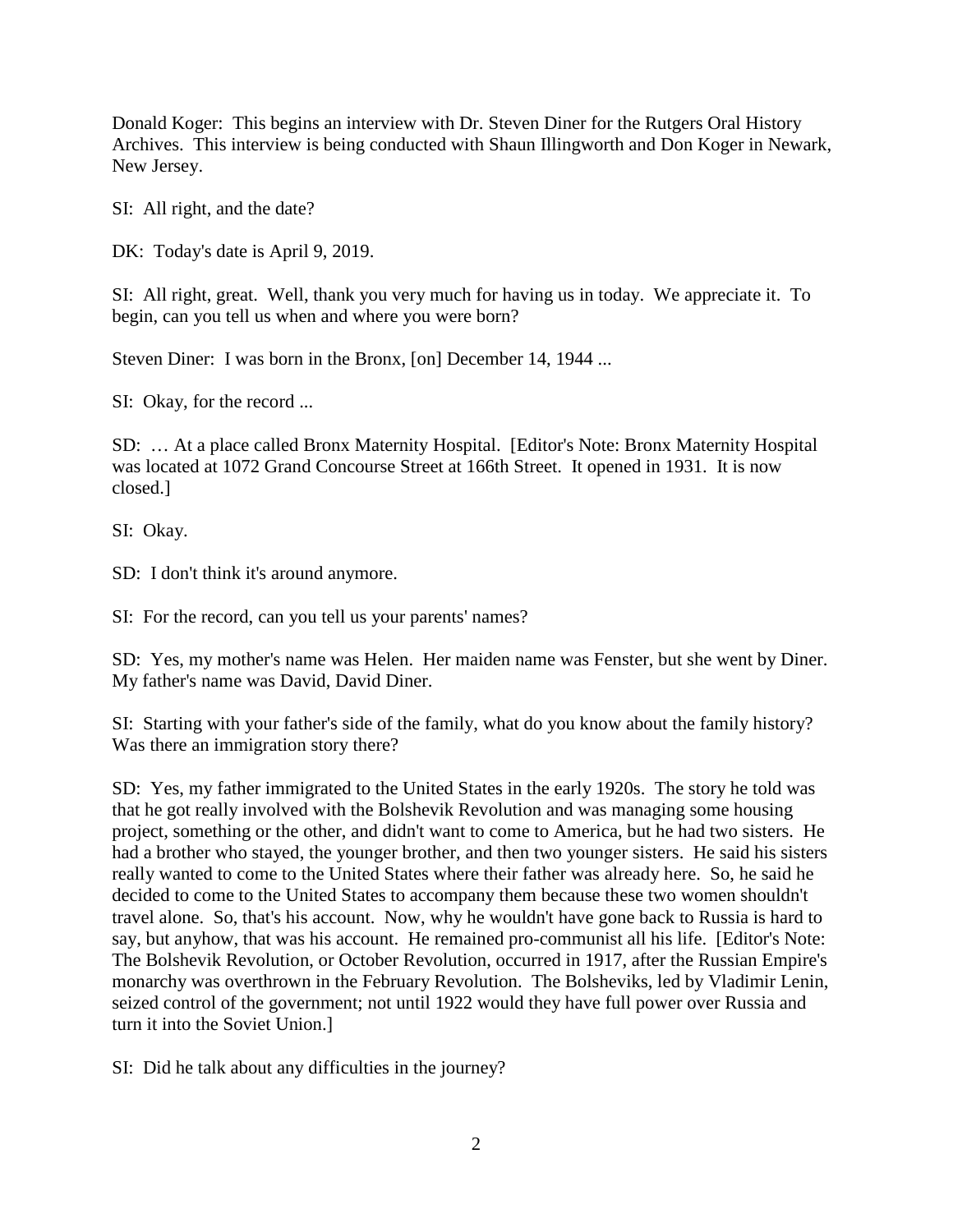SD: No.

SI: Okay, all right.

SD: No. He had a lot of tensions with his father. He very, very briefly lived with his father, who had remarried, and they were living in Harlem. He said he very soon got his own place.

SI: How many members of the family ended up immigrating to the United States?

SD: Well, four; the father, my father, and his two sisters.

SI: Okay. Did he tell any stories about what it was like being in Russia during the revolution?

SD: Not a lot, no.

DK: Did you maintain contact with your uncle who remained in Russia?

SD: No.

DK: Okay.

SD: No.

SI: Now, what about your mother's side of the family?

SD: Okay, so my mother came to America also in the early 1920s, from Poland. Well, her father ran a bakery in Poland. The town in Poland they came from was Rypin. But they decided to come to the United States because of anti-Semitism. So, the father came first, and then he called for the two oldest children, which was my mother and her sister. He later bought over the next two and then after that, the last two, and his wife. Now, the wife was not my mother's mother. She was a stepmother, and they didn't get along particularly well.

SI: On that side of the family, were there any stories about what life had been like for them in Poland?

SD: Only of a very general nature. They always said it was terrible. There was enormous anti-Semitism and hostility everywhere but nothing terribly specific. [Editor's Note: Poland was part of the Russian Empire in the nineteenth and early twentieth centuries. Due to anti-Semitism, Jews who lived in the empire were forced to live in an area known as the Pale of Settlement. Jews also experienced frequent organized attacks from military forces and mobs, which are known as pogroms.]

SI: Okay, nothing about pogroms earlier?

SD: No.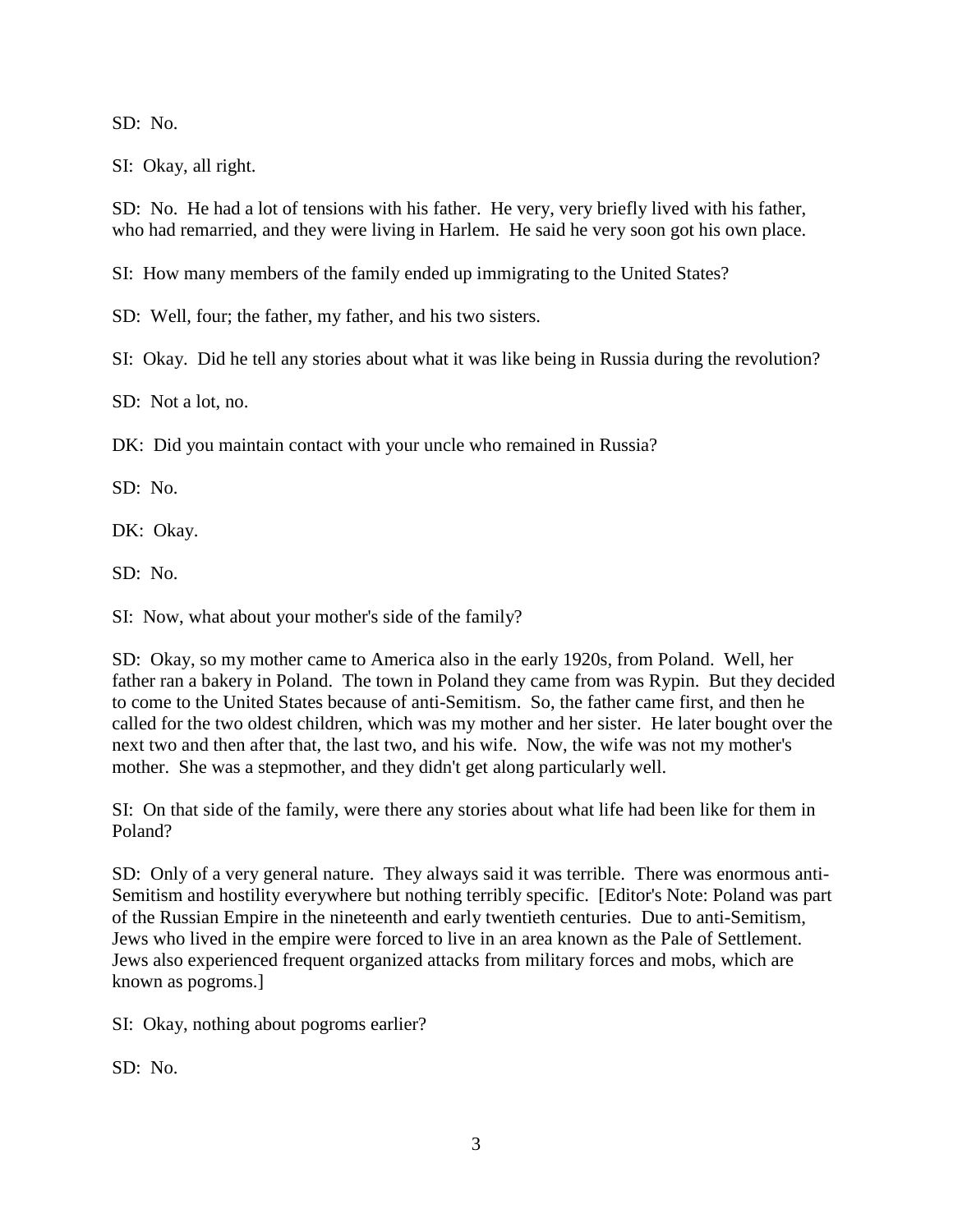SI: Would they ever tell you stories about settling in the United States? Did they ever tell you about anything specific there, such as problems adjusting?

SD: No, not really.

SI: Okay. Do you know if any other family members came over later on that side?

SD: I don't think so, no.

SI: Your father came and settled in the Bronx eventually, or did he go somewhere else first?

SD: Well, initially in Harlem.

SI: Okay, yes, you mentioned that already.

SD: And then in Brooklyn.

SI: Okay.

SD: In fact, he lived very close to the beach there.

SI: Coney Island? [Editor's Note: Coney Island is a neighborhood in Brooklyn that lies on the coast with a beach and boardwalk.]

SD: No, the other one.

SI: Jones Beach? [Editor's Note: Jones Beach Island is a barrier island off of southern Long Island.]

SD: No.

DK: Brighton Beach? [Editor's Note: Brighton Beach is a neighborhood east of Coney Island in Brooklyn, New York.]

SD: Brighton Beach, thank you.

SI: Okay, yes.

SD: Yes, they lived near Brighton Beach, and when I was a kid, we would often go to Brighton Beach. Orchard Beach was much closer to where we lived. We lived in the North Bronx, and Brighton Beach was a long ride because we were the last stop on the D train. So, you had to go deep into Manhattan and then switch for a train to Brooklyn, and you went to the last stop or next to the last stop on that train. But my father always said, "No, no, Brighton Beach is much better." In fact, it was a much nicer beach. But, anyhow, we always went to Brighton Beach, not to--occasionally, but very rarely--to the beach in the Bronx. [Editor's Note: Orchard Beach is a beach in the eastern Bronx.]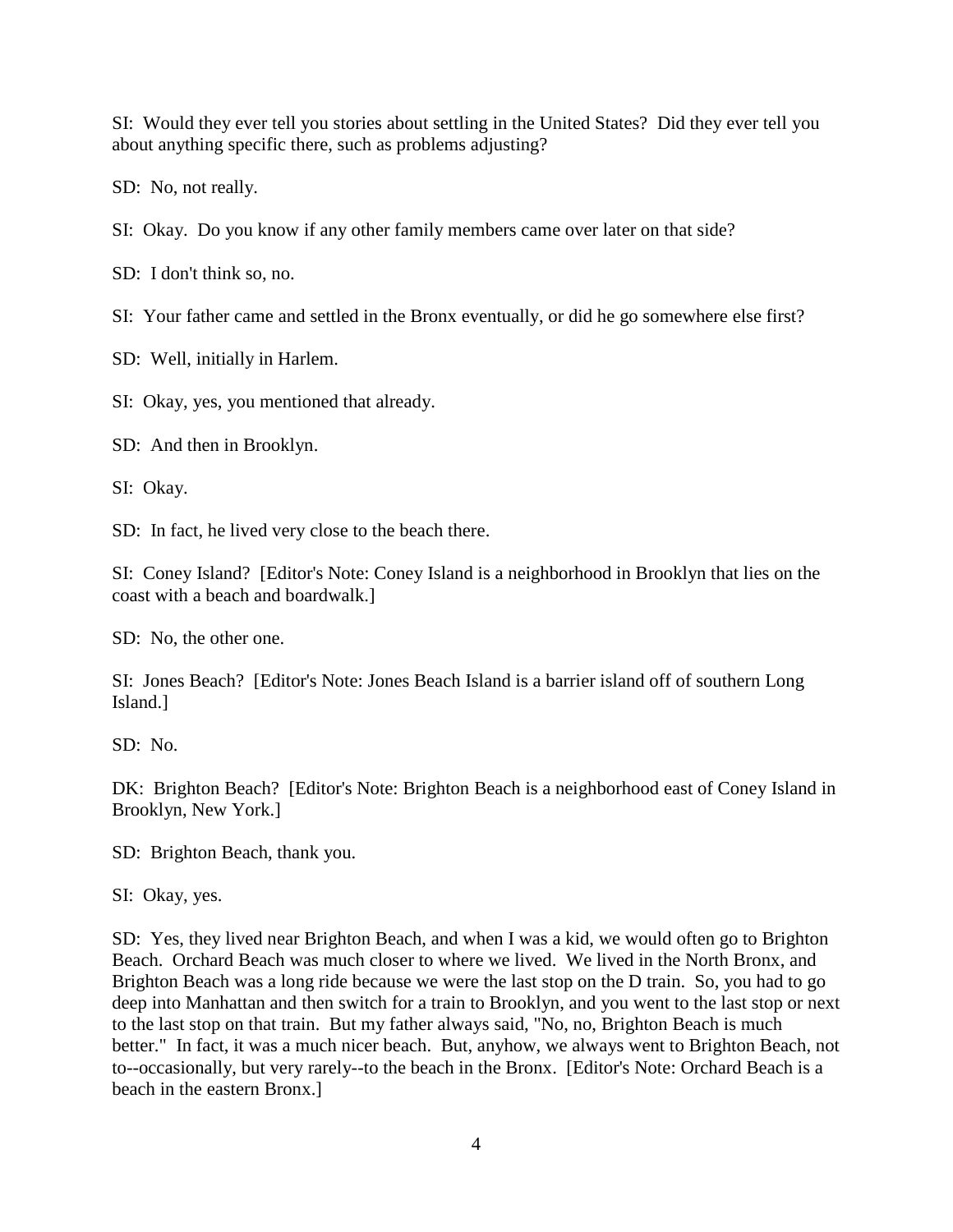SI: Do you know how your parents met?

SD: No, I don't.

SI: Okay.

SD: I think I did once. I'm not remembering.

DK: Did your father ever talk about experiencing any anti-Semitism? You mentioned on your mother's side, there was some in Poland, but did your father ever tell any stories along the same lines?

SD: No.

SI: You said that he had obviously been in the communist government there.

SD: Yes.

SI: When he came here, did he get involved in any groups, any organizing groups?

SD: Yes. He was involved with--what's the name of the organization? I'm forgetting. I could look it up.

SI: Okay, sure.

SD: But, yes, he got involved, not with a communist group as such, but with a leftist entity. Of course, he worked in the garment industry, so he was always a union member.

SI: Do you know if he had a specific talent or trade within the garment industry?

SD: Yes, he would sew ladies' coats, women's coats, and he was a very good sewer, very, very good. Yes, so, that's what he did.

SI: Do you know if he had done that in Russia, or did he pick that up here?

SD: No, he picked that up here.

SI: Okay.

SD: No, that wasn't in Russia.

SI: Did he work for different companies or pretty much the same company?

SD: He worked for the same company, at least since I was a kid, and he probably had one or two other jobs before that. Mostly he worked for this one company. But he also, on the side, worked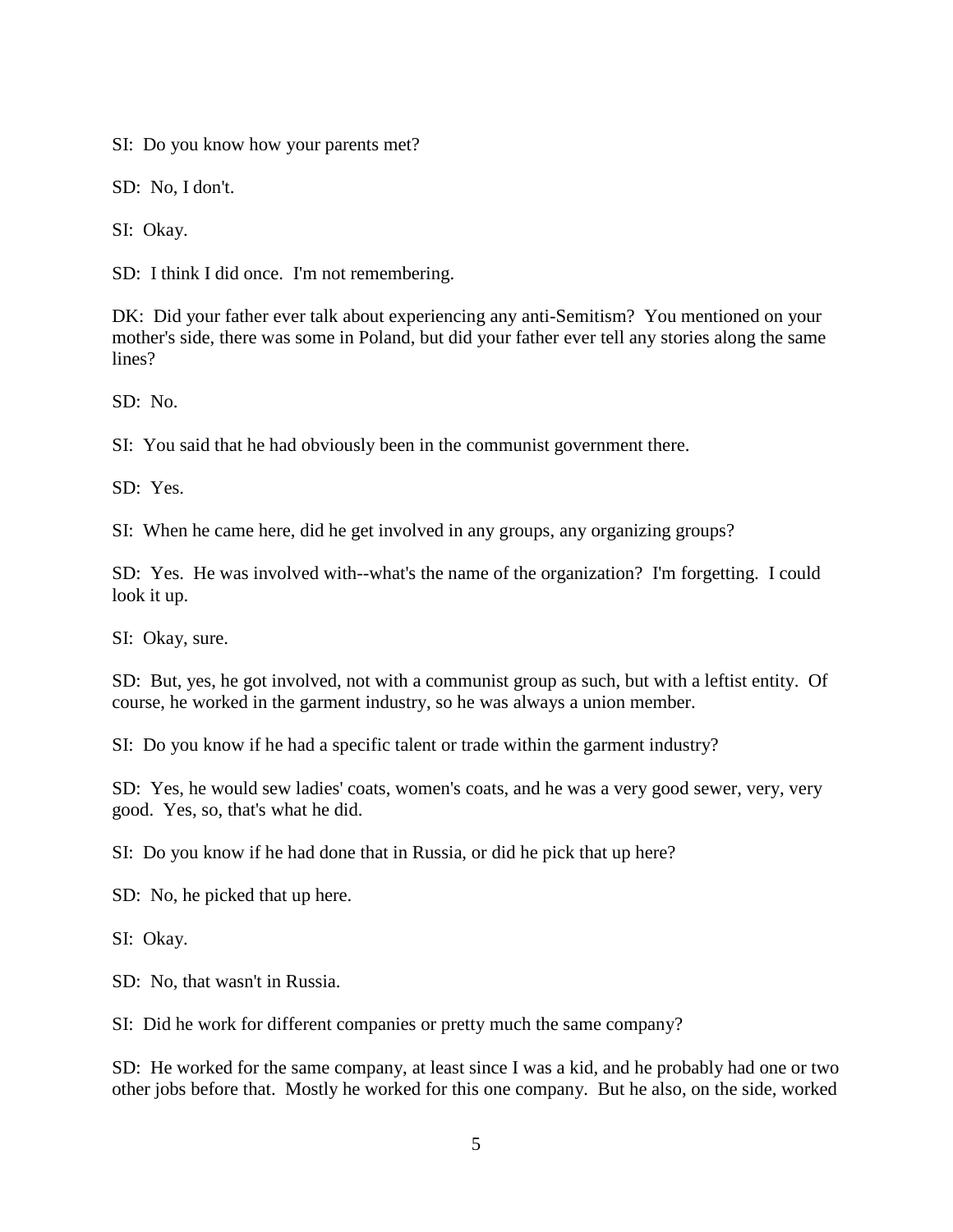in a cleaning store as a tailor. So, he was, yes, people would come in and want tailoring work done and he would do that, and he also had some private, so to speak, customers who would just come to our house. He would sew their things.

SI: Was he particularly active in the union or just a member?

SD: Just a member when I was a child. I don't know about earlier than that.

SI: He never talked about labor struggles in the 1930s or so?

 $SD: No.$ 

SI: What about your mother? Did she work outside of the home?

SD: Yes, she also worked in the garment industry. She sewed basically ladies' blouses, yes. But what I remember, and this is sort of unusual, the place that she worked, the factory, was around the corner from where we lived. I said we lived in the North Bronx, but there was a sort of building with odds and ends and things in it. Up on the second floor of that building was this garment factory. The owner was a man, but he hired all kinds of women and no men to [sew] blouses. So, my mother did that, and of course, I was there, not infrequently because it was a block from where we lived, and she said she liked that because she could come home and give me lunch. I went to school across the street, so we could come home from lunch, so that was very important to her to be there to give me lunch.

SI: Okay.

SD: Yes, so very much a Jewish mother. [laughter]

SI: Was that part of the reason they settled on the Bronx, because they could work nearby?

SD: I don't think so because I think that she got that job later on. No, I think they just settled in the Bronx, because it seemed like a place where you could get a reasonable apartment at a reasonable price.

SI: Was your father's job far away?

SD: Yes, it was in the garment district in Manhattan, sort of lower Manhattan.

SI: You were born during World War II.

SD: Yes.

SI: They had your brother just before.

SD: My brother was born 1938. He's six-and-a-half years older than me.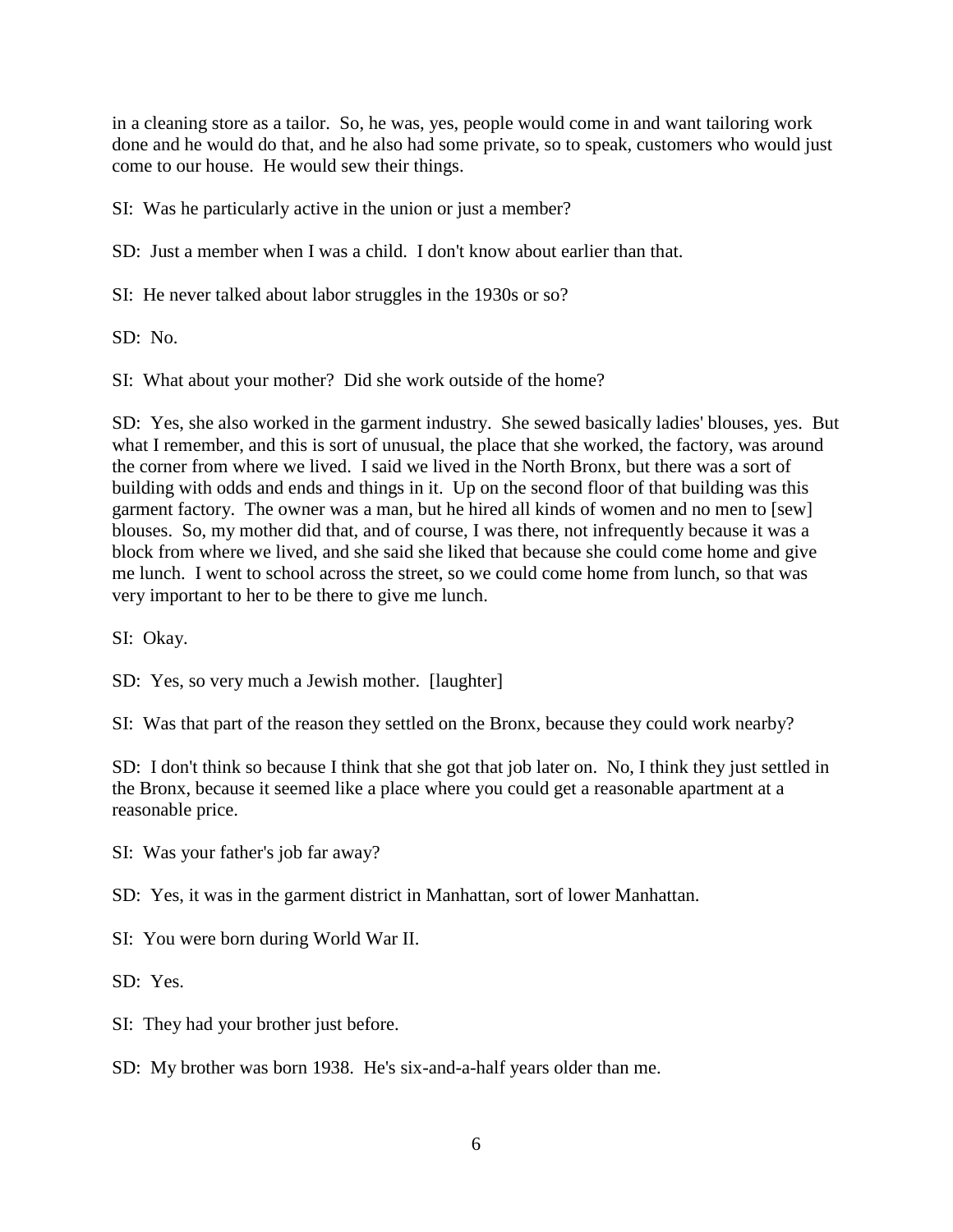SI: Okay.

SD: Yes.

SI: Did they ever talk about the draft? I would imagine that your father was exempt from the draft as he was a little bit older.

SD: Yes, he was exempt. But they did not talk about the draft.

SI: Did they ever talk about if the war had any impact on their lives?

SD: No, not really.

SI: Tell us a little bit about your earliest memories of your neighborhood. Were you in the same area for a while?

SD: Yes. They had moved there before I was born, and they moved out when I was finishing graduate work.

SI: Okay, so pretty much the same neighborhood.

SD: Yes, they spent all those years in the same apartment, and it was a residential neighborhood in the Bronx, very few private houses, all apartments, and it was overwhelmingly Jewish. In fact, I believe the only non-Jewish person in our building was the janitor, who I think was Irish. So, it was an overwhelmingly Jewish neighborhood.

By the time I got into junior high, I found the neighborhood kind of boring. I do remember the women in the building, for much of the year, would bring chairs out in front of the building and sit and talk. They commented on whoever walked by. I hated walking by and having these women there staring at me or looking at me and whatever, but that's the way it was.

So, it was a decent neighborhood. There were two parks, each within two blocks of where we lived, which was nice. One was called Reservoir Oval and the other was Mosholu Parkway. So, it was nice to have that, but, as I said, by the time I was in high school, I desperately wanted to escape, which is probably true of most people, no matter where they grow up. [Editor's Note: Reservoir Oval refers to Williamsbridge Reservoir Park, located on the former site of the Williamsbridge Reservoir.]

SI: Was religion important to your family when you were growing up?

SD: No.

SI: Okay.

SD: Not at all, not at all. My father thought religion was the tool of the capitalist to exploit the workers. [He] had no use for it. My mother did not ever seem [religious]. We didn't belong to a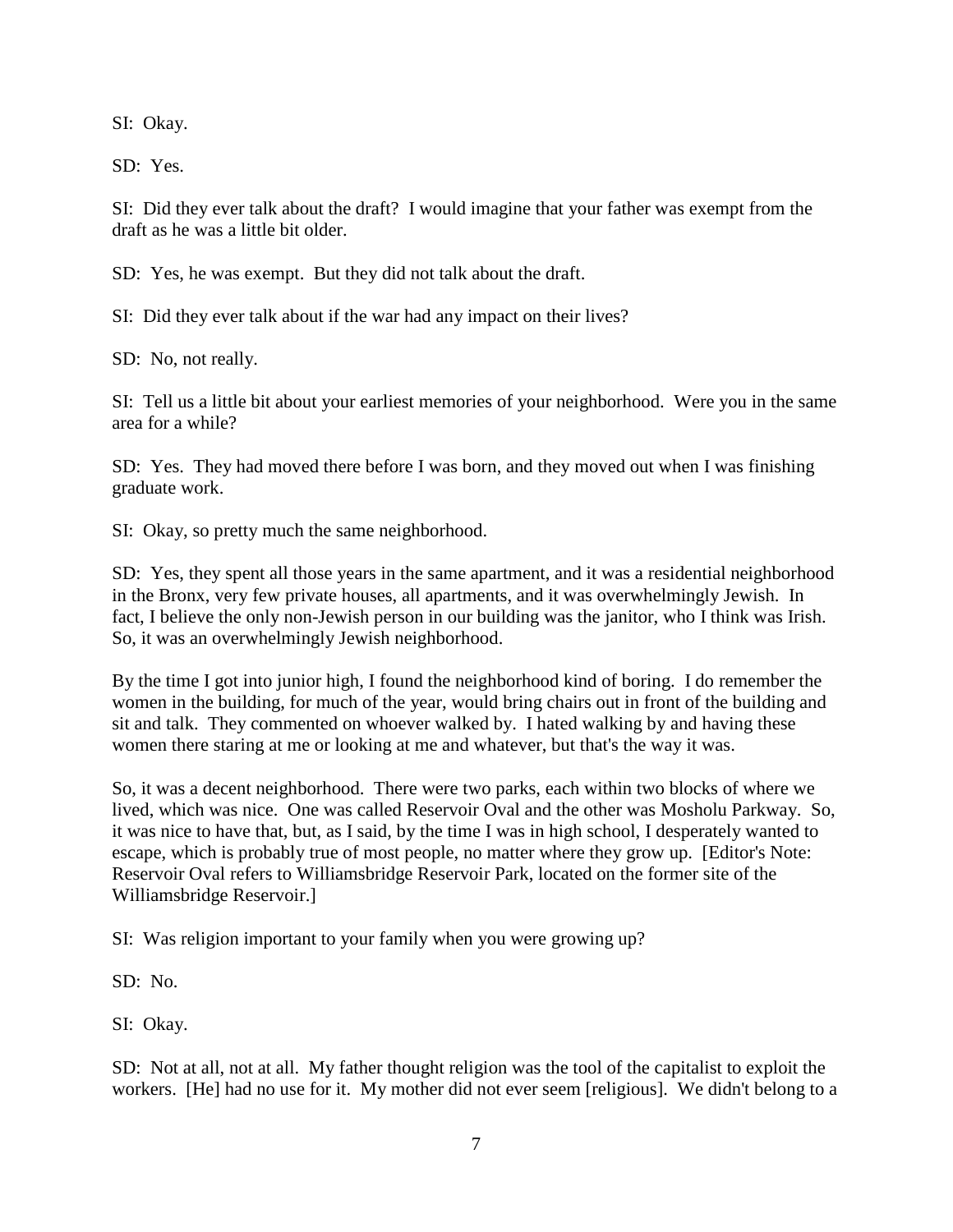synagogue. The only times we went to synagogues were when relatives, mostly my cousins, were having a bar mitzvah, or bat mitzvah. My father's sisters had no connection to religion, but in my mother's family, there were a number of people who were very much connected to Jewish religious practices. Her sister, who was two years younger than her, married a rabbi. It was a very interesting situation. She was very academically oriented. My mother didn't graduate high school, but her sister worked on, although she didn't finish, a Ph.D. in German. She married this rabbi who was the Hillel Director at City College. So, once in a rare while, we would get invited to them for the Seder, which was pretty much my exposure to Seders at the time. I had one other relative who would invite me but not my parents; they just figured Steve should see what Jewish life is supposed to be. [Editor's Note: City College of the City University of New York is located in Hamilton Heights, Manhattan. It was founded in 1847. The City University of New York, CUNY, is a public university system within New York City that was formed in 1961.]

SI: Tell us a little bit about your early education. Where did you go to school up through high school? What was your schooling like?

SD: There was a public elementary school literally across the street from our building. I could see the school just looking out of our window, and it was called, at the time, P.S. 80, although it also had a junior high and so, later on, they started calling it Junior High School 80. The student body was almost entirely Jewish. There were Irish and Italian kids in the neighborhood, but they all went to the parochial schools. So, I remember saying to my mother once, when I was in elementary school, "You keep telling me that Jews are a minority, but everybody I know is Jewish." The teachers in the school, I'd say at least half of them were Jewish. The principal was Jewish. The assistant principal was Jewish, and at the time I didn't even think about it. There were, a limited number of mostly Catholic kids in my school, and one day a week, they would be dismissed from school an hour early in order to go to religious education, not at the school but at a church. But the school closed--well, no, the school, for all intents and purposes, closed on every Jewish holiday, not just the big ones, Rosh Hashanah, Yom Kippur. Every religious Jewish holiday, there would be almost no one at school. My parents let me stay home as well because there was not a whole lot of point in going.

When I was in high school, I decided I would go to school on these holidays because I didn't believe in all this. But, anyhow, the school, for all intents and purposes, they put all the students who weren't out for all the Jewish holidays, in one room, which is to say, all the Christian students. I remember in sixth grade, we were reading a piece of literature that made reference to holy water, and there was one kid in the class who was not Jewish. The teacher was Jewish and turned to one Christian student and said, "Why don't you tell the class what holy water is?" At the time, I didn't think anything of it. In retrospect, it seems horrible, singling somebody out like that because of her religion.

#### SI: Yes.

SD: She didn't seem phased by it. The junior high school I attended, in the same building as my elementary school, demographically, was about the same.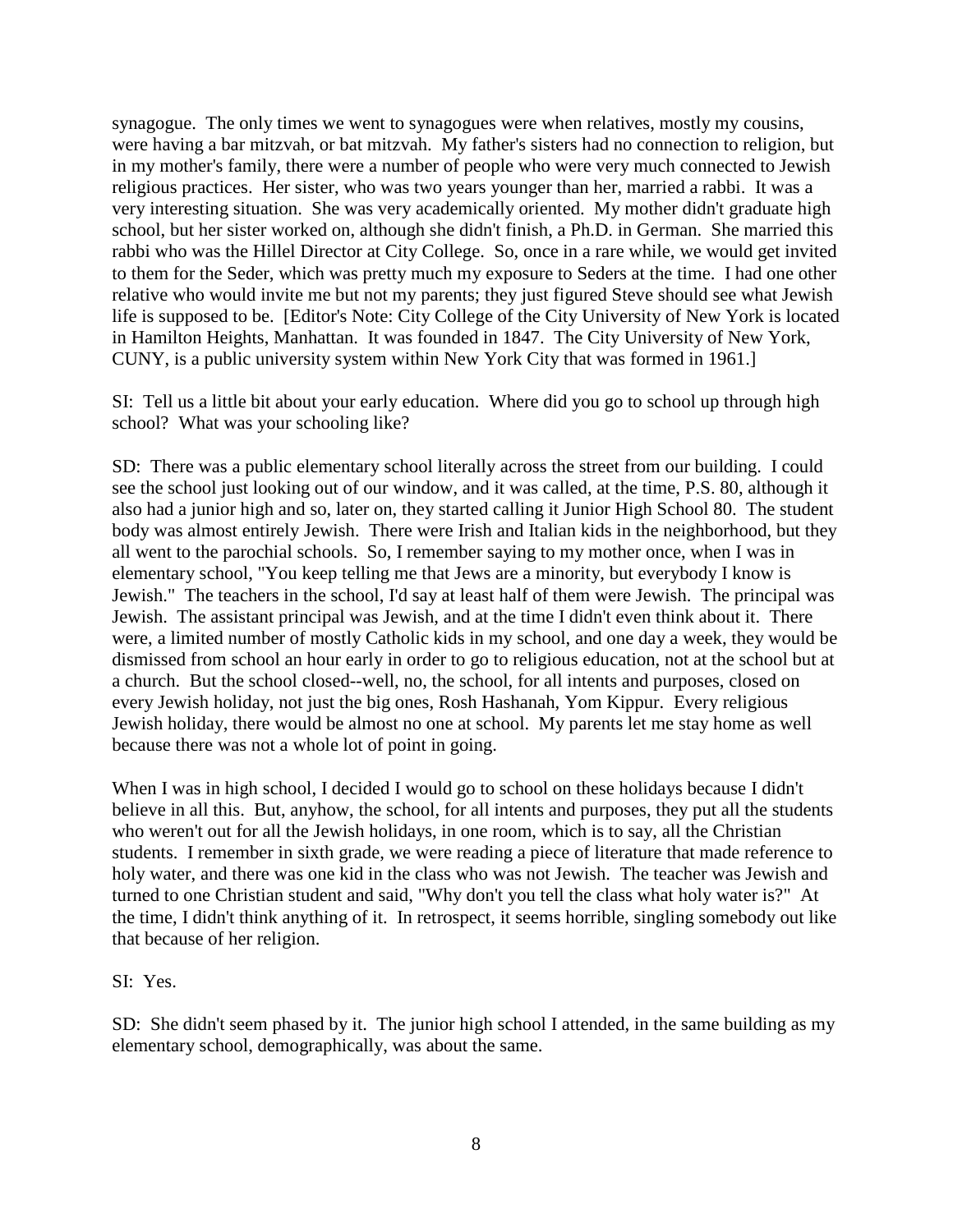Then, I went to a selective high school. It was then called the High School of Music and Art. It's now LaGuardia High School, okay. My brother had gone there. I was into music. My father was into music and encouraged me, but also my mother had arranged for me to take piano lessons from a very young age. So, I applied to Music and Art, and I was accepted as a voice major. I took four years of singing and music theory and history. It was a great school. [Editor's Note: The High School of Music and Art was founded in 1936 on West 135th Street in Manhattan. The school later moved to Lincoln Center and became known as Fiorello H. LaGuardia High School.]

Many residents of my neighborhood saw the local high school for boys as unsafe. The all-boys high school, DeWitt Clinton, back in the '50s, already had significant numbers of black students coming there from Harlem. So, the informal attitude around town was, "Oh, you don't want to go to DeWitt Clinton, it's dangerous. They got all those black students." Now, I had a bunch of friends who went to DeWitt Clinton and it wasn't dangerous and they had no problems. But many people in the neighborhood believed it was better to go to a special school. So, I went and Music and Art High School whose student body was, I'd say, ninety percent white, something like that. [Editor's Note: DeWitt Clinton High School, originally founded in Lower Manhattan in 1897, moved in 1929 to the Bronx on Mosholu Parkway, where it is located today.]

SI: How far away was it?

SD: It was at 135th Street and Convent Avenue, so basically on the campus of what's today City College, what then was City College also, yes. So, it was about a thirty, forty-minute subway ride for me.

SI: Looking back earlier, were your teachers always pushing you towards high academic achievement and thinking about college someday?

SD: Yes, absolutely.

SI: Yes.

SD: Absolutely, and my parents. This is not at all unusual for Jewish immigrants, but my mother kept telling me, throughout elementary and high school, she said, "You've got to get an eighty-five average so you can get in City College because we can't afford to pay all that money to send you to NYU." Anyway, NYU, an expensive private college, wasn't particularly prestigious. So, a lot of students went to NYU because they couldn't get into City College. My grades were higher than that, and I ended up going out of town to what's now Binghamton University. My mother was appalled that I wasn't going to live at home, "How can you do this?" Yes, she was really upset, but I thought, "What a great experience to actually live away from home!" She told me that at least once, she was talking with a friend or a relative, who said, "Well, how come Steven is going to Harpur College? He didn't get into City?" [Editor's Note: Triple Cities College was founded in 1946. In 1949, it joined the State University of New York System (SUNY) and became known as Harpur College. In 1965, it became the State University of New York at Binghamton.]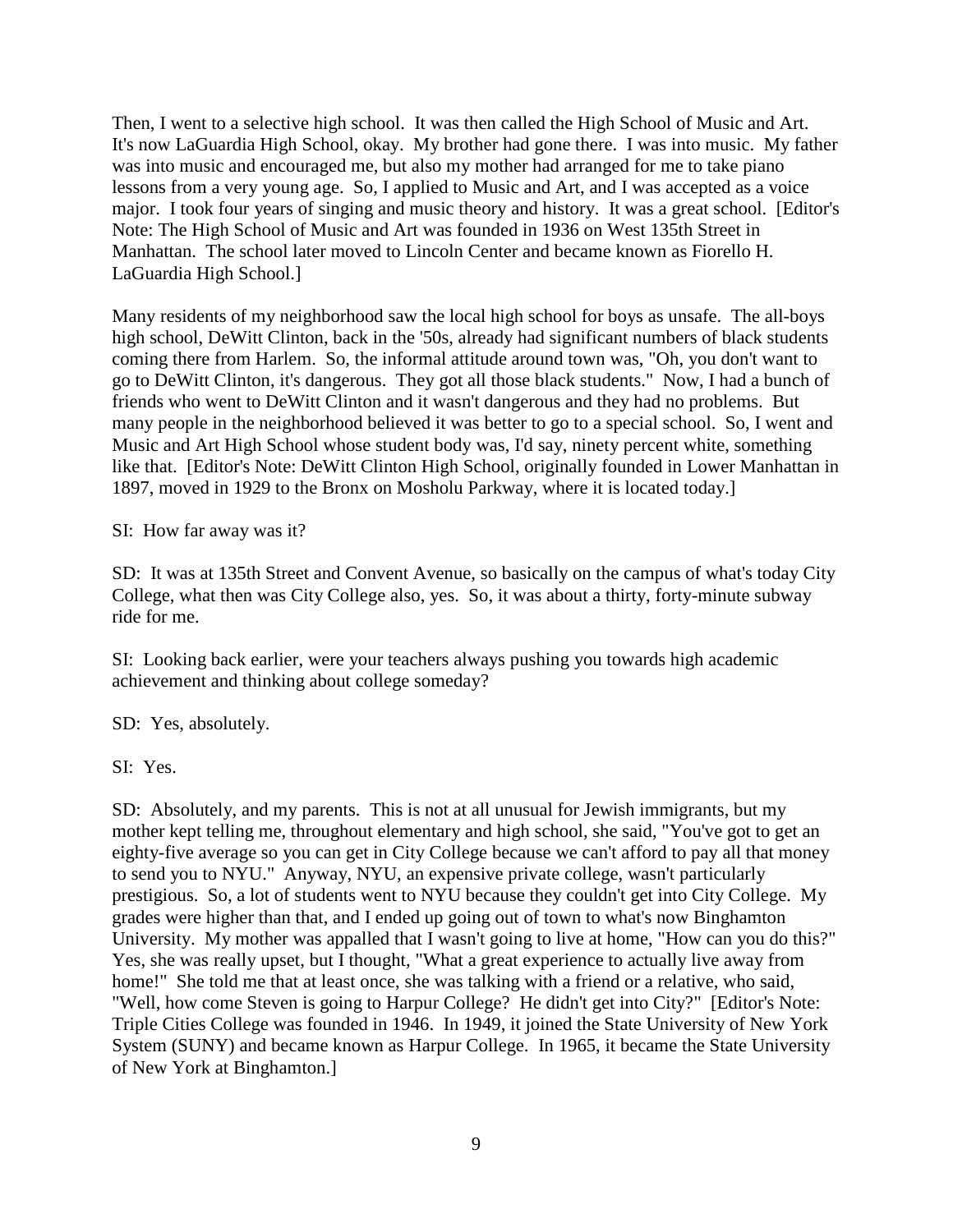SI: Yes.

SD: The standards for Harpur were much higher than City, but she was embarrassed I was not a city college student and she wanted me to live at home, which I understand.

SI: Go ahead.

DK: When you were growing up, did you always plan on going to a high level in academia?

SD: Yes.

DK: Okay.

SD: Well, definitely going to college.

DK: Okay.

SD: As far back as I can remember, certainly in high school, I thought I wanted to be a lawyer. I assumed all along, as did my parents, that "You've got to do well academically. It's the more important thing."

SI: Now, what kind of activities would you do, either extracurricular or for fun or for hobbies?

SD: Well, I belonged to the Boy Scouts and probably more relevant, the Explorers, but I actually ended up belonging to the Sea Explorers.

SI: Oh.

SD: I'm not exactly sure how that came about, but there was a leader, a scout leader who was really into the Sea Explorers and he persuaded all of us, in our cohort, to go to the Sea Explorers. The beauty of the Sea Explorers is that we got to take cruises in the summer on military ships, which was, for us, at that age and time very exciting. So, I remember we went to Italy and Spain.

SI: Wow.

SD: Yes.

SI: Tell us a little bit about those experiences.

SD: Well, we went on naval ships. We slept all the way down on the bottom, but the ships were fine. We saw that there were some very privileged people who had more luxurious facilities. These would've been family of military people or officers themselves. The cruise was fine. I think they occasionally showed movies. I don't remember a whole lot of activities.

SI: When you would go to these other countries, would you get to tour around a little bit?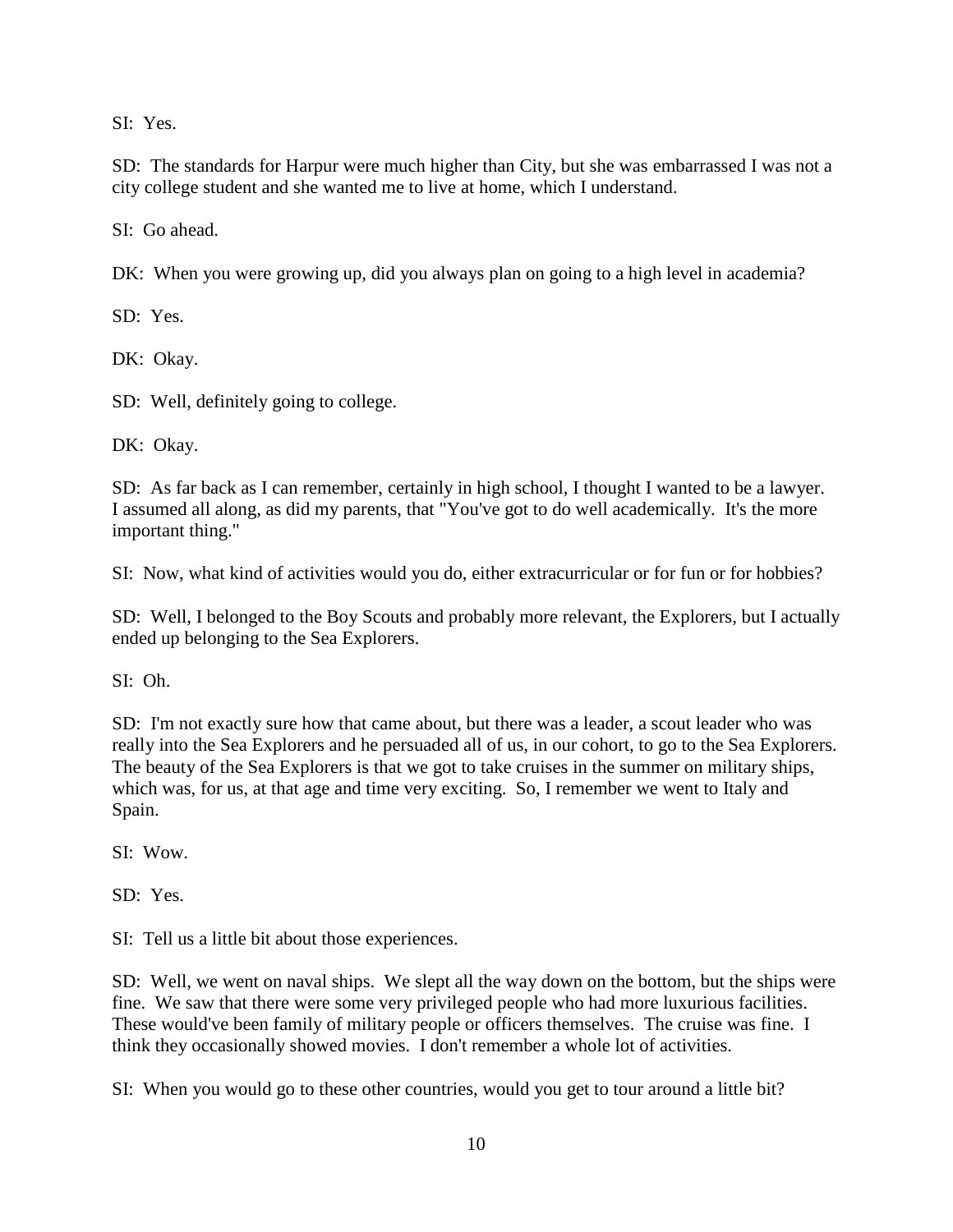SD: We would tour around a day or two, basically.

SI: Yes.

SD: I remember, I think, on the cruise, on one of the cruises, the leaders of our scout troop worked it out so that we'd leave the ship in one port in Italy and move around and then rejoin the ship three days later at another port. Mostly, what we did was we just got off the ship for the day, looked around, came back and slept there.

SI: What about other experiences that may have taken you out of your neighborhood or given you a little more of an independent experience as you were growing up? I talk to a lot of people who grew up in New York City and the subway takes you all over. Particularly growing up in this era, kids were given more freedom than they are given today. Do you remember making use of the city or the subway?

SD: A bit. I'm trying to think. I worked a bunch of years in summer camps. I was a counselor, and then I was a division leader. I do remember getting together with people from these summer camps at various places where folks lived. I remember, in particular, there was one group I was in, most of whose members came in from the Upper West Side. This was my first exposure to the Upper West Side and I was just sort of blown away by the beauty of the apartments and all of that.

SI: Where would these summer camps be?

SD: Well, one of them was in Hunter, New York. I worked there six summers, and the other was in Poyntelle, Pennsylvania.

SI: What kind of jobs would you do there?

SD: At the Pennsylvania camp, I was division head. I supervised the counselors and oversaw the programming and all of that. At the other camp, at Hunter, I was a counselor for a couple of years. Then, I was a music counselor for a couple years. I used to lead. Kids would have music as one of their activities, so I would deal with that. The, the last two years there, I was a division head. So, I supervised, one year, counselors for the youngest kids and the other year counselors for the oldest kids. When I went to Poyntelle for two summers--this is when I was in a master's program at Binghamton before I went to the University of Chicago for my Ph.D.--I was also a supervisor, I didn't work at any other summer camps.

SI: When you were in high school, did you have any part-time work locally, after school?

SD: Yes, I did. I did clothes delivery for the dry cleaners around the corner where my father was a tailor. He would come after regular work and spend two hours doing things that people needed. So, therefore, he was able to get me hired, so to speak, to do roughly two hours a day of delivery. That was the only job I had.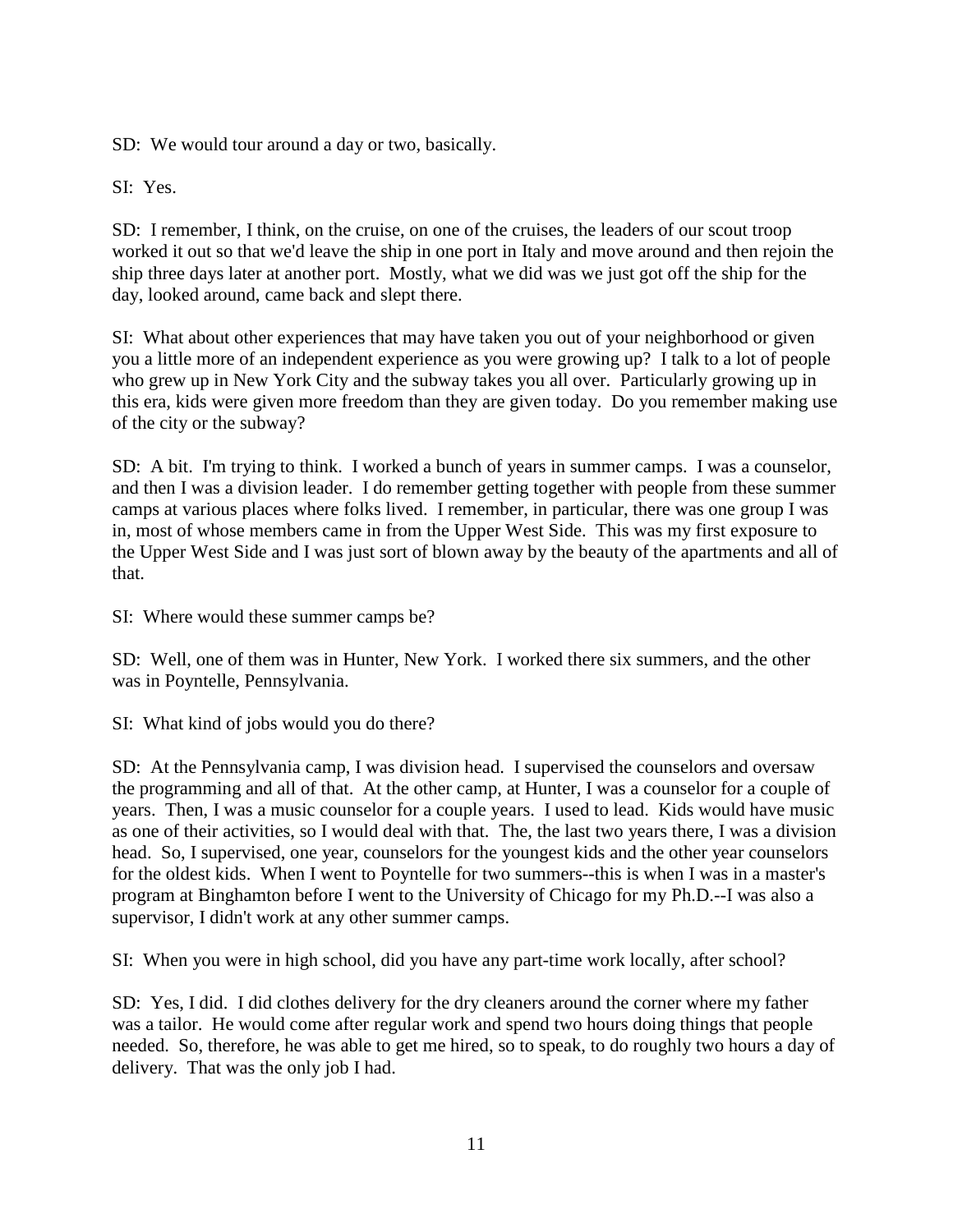SI: You talked earlier about music being a significant part of your life. You said your mother gave you piano lessons.

SD: Yes.

SI: Did you play any other instruments?

SD: No.

SI: Okay. When you were in high school, outside of school, would you play in bands or participate in any activities along those lines?

SD: No, but my focus became, very quickly, singing, and there was a lot of singing at the high school. I don't remember singing in any other entities except in summer camp, of course. As I said, I led singing. A couple years ago, when I was still chancellor, someone asked if he could see me. He was the parent of a student in a law school. He says, "You won't remember me, but I went to your camp and you used to lead singing and I still remember all of that."

SI: Wow.

SD: It was very flattering.

SI: What kind of music were you interested in?

SD: Well, in general, classical music; that was my training and [what] I loved. I had an aunt who managed to get me tickets to the Metropolitan Opera. She had poor vision and was a member of the Guild for the Jewish Blind, and they offered tickets in the last two or three rows of the old Met, which was way, way up. You couldn't see very much, but the idea was these people would listen but couldn't see. She would get me tickets through this program, and so I would go to the Metropolitan Opera and loved it. [Editor's Note: The former location of the Metropolitan Opera House was located at 1411 Broadway from 1883 to 1967. The building was demolished. It is now located at Lincoln Center.]

I listened to a lot of classical music at home. My father was into classical music. In fact, I joined some kind of entity, where you got a significant number of records at a discount or you got a bunch of things when you joined, and then you could pay for others. So, I remember ordering eight or ten records and I had discussed the choices with my father. When they all arrived, my brother said, "They're overwhelmingly Russian." My father has said, "You should get this. You should get this and you should get this." They were largely Russian composers. I listened to classical music all the time, as a kid, particularly in high school and went to concerts when I could. Of course, I was at the High School of Music and Art, where there were concerts all the time, concerts by students.

SI: Do you have a question?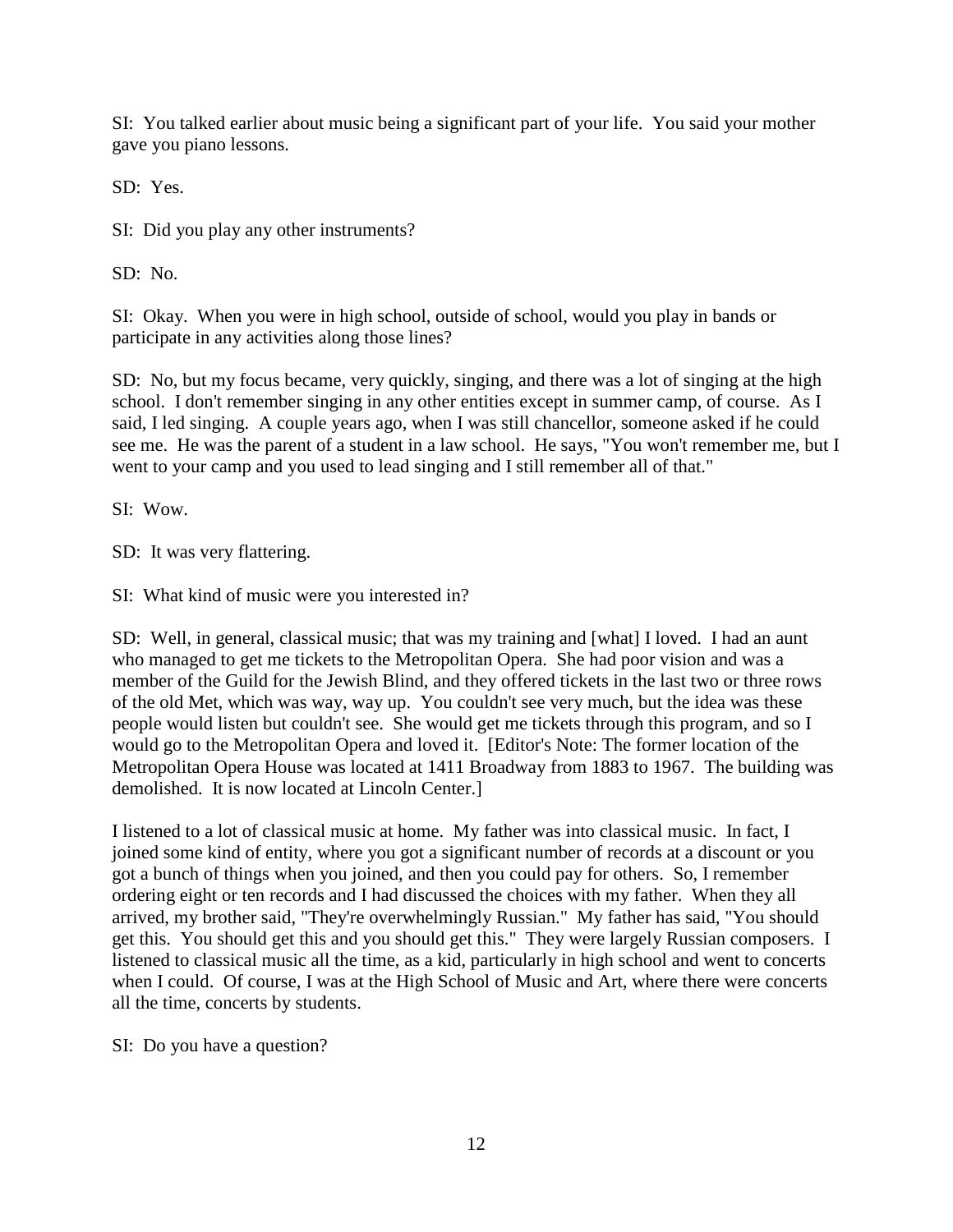DK: Do any performances stand out that were particularly moving? When you were going to the Met Opera, do you have a favorite memory that you have from there?

SD: Oh, that I don't remember.

DK: Okay.

SK: I thought you meant performances that I was in.

DK: Either way. Do any of those stand out as particularly memorable performances, any great victories?

SD: Well, there was one time we performed a work that was composed by an alum of the high school, and all that was about high school, going to high school, and I think we really enjoyed that.

SI: Would they have outside artists come into the school, or was it all student-driven performances?

SD: It was all student driven.

SI: Okay. In general, when you were growing up, particularly in your teenage years, would you often follow world events or follow the news?

SI: Was there any teacher that was kind of pushing you towards history or the humanities in general, or were you mixed in your interests at that point?

SD: I had a marvelous history and social studies teacher in high school. I had worked out this deal. If you signed up to work on the scheduling committee--you could schedule your own classes, which was great. You picked exactly the teachers you wanted. So, there was one man, his name was Mr. Graham, who was really a marvelous social studies teacher, and I think I had him for five different courses. His son and I are still friends. His son was in my grade at the school, at the time. Yes, that was one piece. I had a homeroom teacher for four years. She was a biologist or a biology teacher, and she was definitely encouraging me to pursue academic ambition, but not specifically. It's funny. Her son was also a student at the school, and a couple years ago I ran into him at a reunion, and he said, "Oh, my mom talks about you all the time," or something like that. He arranged for her to call me, and she said, "I always knew you'd get ahead and be someone important," and so on. Yes, so, that was nice.

SI: Do you have other questions about his earlier life?

DK: Yes, if we can step back a little bit, I am curious about what kind of language memories you have. Your parents, obviously, had to learn English at some point. Do you know when they learned English?

SD: Well, before I was born.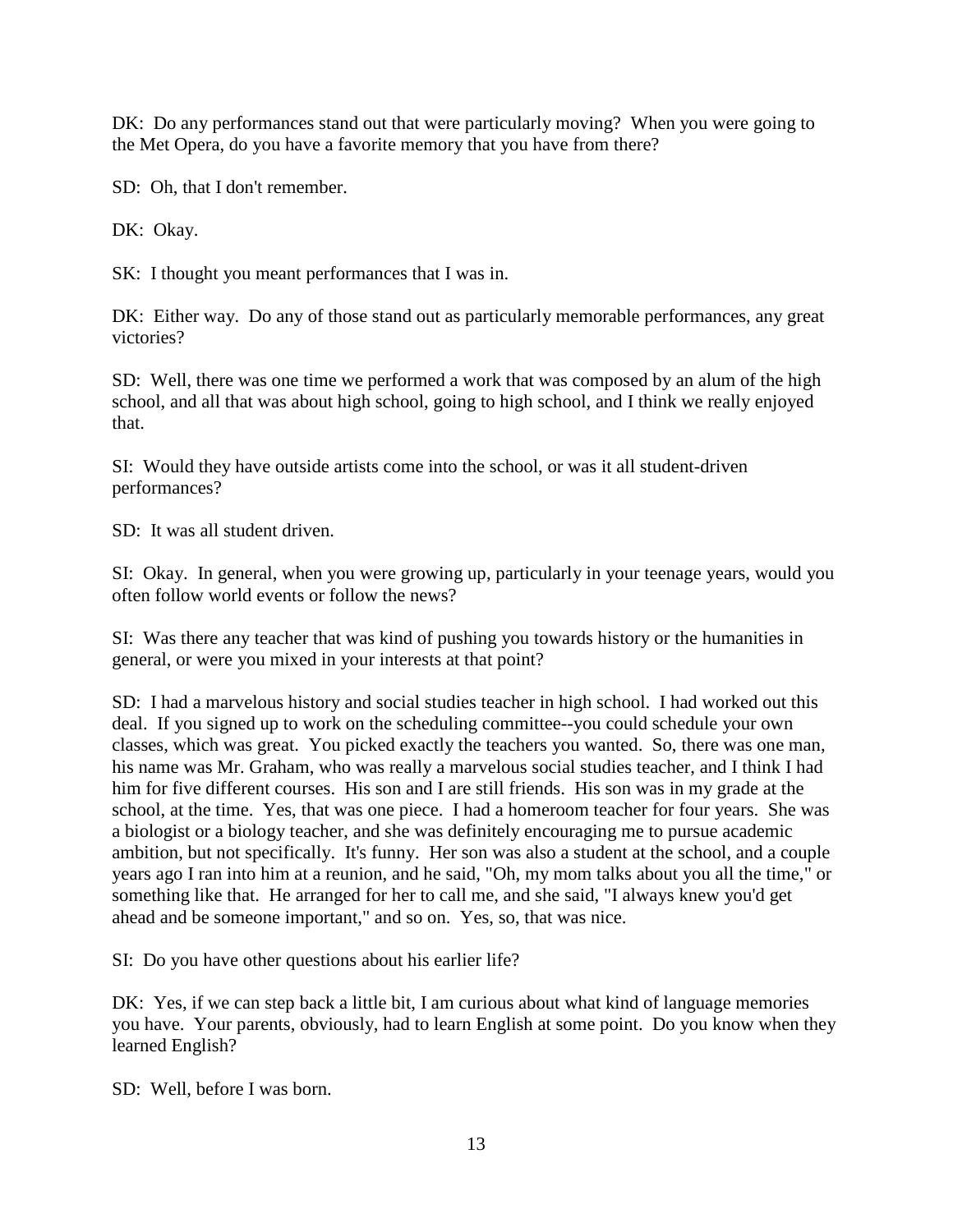DK: Okay.

SD: Yes, their English seemed to me perfectly fine, when I was growing up. I mean, they spoke English quite coherently. But I do remember, every so often, my father would need to write a letter in English, and he would ask me to do it. His writing wasn't good enough.

DK: Did you speak any other languages at home? Was there any carry over from Russian or Polish?

SD: There was Yiddish.

DK: Okay.

SD: Yes, my parents spoke Yiddish, and my Jewish education was in Yiddish.

SI: You wound up going to a Hebrew school, that sort of thing.

SD: I went to a Jewish after school, one hour a day, which was pretty standard in our neighborhood. Almost everybody went to some kind of Jewish school, but mostly they were attached to synagogues and they taught Hebrew and they taught about Jewish religion and so on. There was a left-wing Yiddishist school that met in the basement of my building, of the building we lived in, and it was called the Emma Lazarus Folk Shul and it was definitely very left oriented. I remember the teachers talking about workers who went on strike and this and that, but its content was Yiddish. My brother went there, I think, five or six years. I went there one year, and then it closed. It was the McCarthy Era. [Editor's Note: Emma Lazarus was a Jewish poet and activist for Jewish rights. She lived her entire life in New York City from 1849 to 1887. The Red Scare of the 1950s is also known as the McCarthy Era due to the anti-communist hysterics led by Senator Joseph McCarthy. McCarthy played on Americans' fears by declaring that there were communist subversives within the country.]

SI: Yes.

SD: So, after that, my mother said, "Well, you have to have Jewish education. I'm going to send you to something called the Sholem Aleichem Folk Shul." Now, Sholem Aleichem Folk Shul was a place that educated Jewish kids primarily in Yiddish. It was like a five-year program and teaching Yiddish was its primary focus every year. I think in the third or fourth year, they introduced Hebrew, which, again, was very unusual because Yiddish was the prime focus of the school's program. I remember my father complaining. He said, "Oh, that my son would go to a right-wing Jewish school." It wasn't right wing, but my mother insisted that I had to have some kind of Jewish education and it should be Yiddishist and so I went there. My Yiddish isn't very good. I can understand and I can speak a little. But the school also taught us Jewish history and they taught us about all the holidays and the rituals. [Editor's Note: Yiddish schools like those operated by the Sholem Aleichem Folk Institute provided supplementary education following public school attendance.]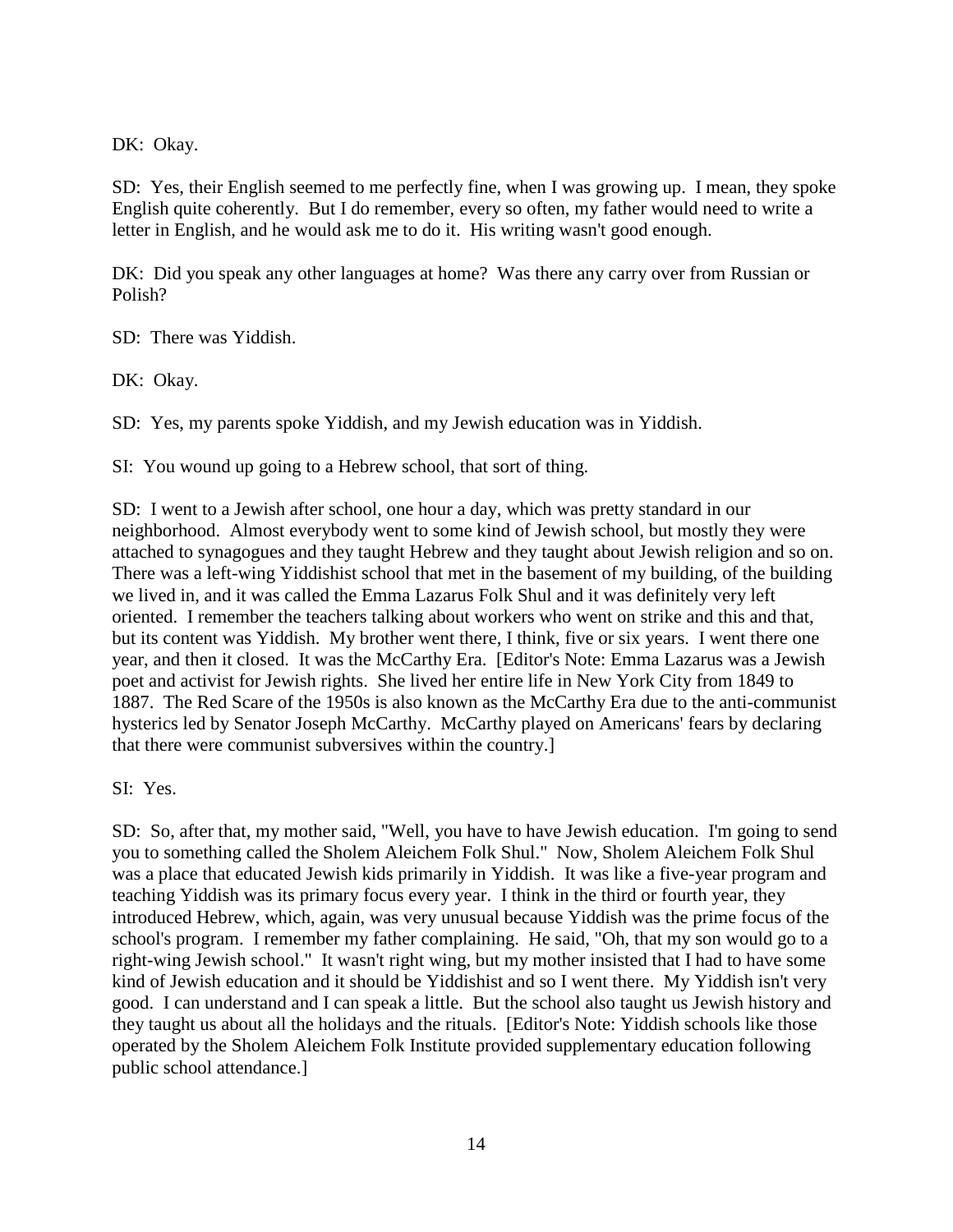SI: At that point, obviously, Israel had been a state for a while. Was that a subject of discussion in the schools? [Editor's Note: On May 14, 1948, the nation of Israel was created.]

SD: Yes. I don't think it was discussed all that much other than, "Isn't this great," and, "Finally, Jews have a place they can escape to if there are any more Nazis." I do remember that. I also remember that there was a fundraising undertaking in which we were expected to go around and ask people to make donations for Israel.

SI: Oh, did you have like the Blue Box? [Editor's Note: The "Blue Box" refers to a fundraising campaign by the Jewish National Fund (JNF).]

SD: Yes.

SI: Okay.

SD: Yes all the students at this Yiddish school were told to do this. But I also remember, in 1967, after the war, my father saying, "Everybody's celebrating this, but what are they going to do with all those Arabs who live there?" He was anticipating, of course, the profound issue faced by Israel. My mother had been a Zionist as a kid and she had wanted to move to Palestine and her father said, "No, we have to stay together," so she didn't. But she was very oriented toward Israel, and later in life, when they could afford it, they travelled to Israel and she was very moved by it. He was not. [Editor's Note: Beginning in the nineteenth century, the Zionist Movement called for the creation of a Jewish homeland in Israel. In 1967, the Six-Day War occurred between Israel and an alliance of neighboring Arab nations. Israel won the war and gained territories such as East Jerusalem, the West Bank, Gaza Strip and Golan Heights.]

SI: All right. Do you have other questions?

DK: Not about early life, no.

SI: Okay. Going back to the idea of exposure to the world at large, were politics discussed at home a lot? Was that something you are following?

SD: Yes, yes.

SI: Okay.

SD: Yes, politics was discussed a lot at home, and my parents were both very enthusiastic about Adlai Stevenson, who lost twice to Eisenhower. When Nixon was elected, it seemed like the world had come to an end. They were beside themselves, as were most people in my neighborhood. "What is going to happen to us? Richard Nixon is President." John Kennedy was sort of liked, and Lyndon Johnson, of course. [Editor's Note: Adlai Stevenson was the Governor of Illinois from 1949 to 1953. In the 1952 and 1956 presidential elections, he was the Democratic candidate, losing both times to Dwight D. Eisenhower. Richard Nixon was elected in 1968 and 1972. He resigned in 1974 due to his role in the Watergate Scandal. John F.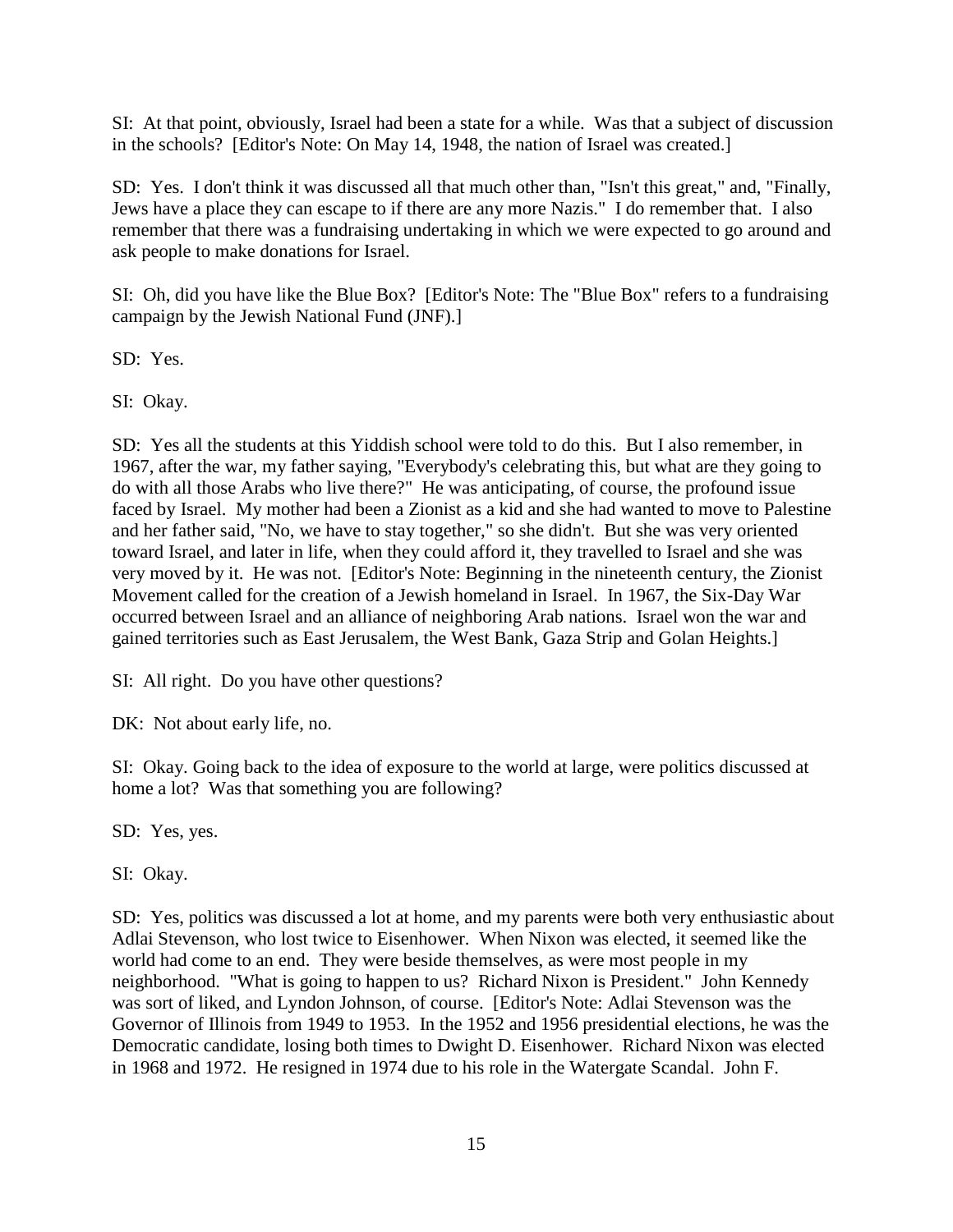Kennedy served as president from 1961 until he was assassinated on November 22, 1963, when Vice President Lyndon Johnson became president. Johnson was reelected in 1964.]

SI: Let us talk a little bit about college. You mentioned your mother would have liked you to go to City and stay closer, but how did the opportunity to go to Binghamton come up?

SD: That's a great question. First of all, my brother, who had gone to City College, majoring in accounting, at some point decided he wanted to be a psychologist and he looked around and found a place in Missouri I think, where he could enroll and take undergraduate psychology courses before he could formally get into a master's in psychology. After that, he said to me, "Everybody around here just goes to City College, but there's a whole world out there of residential colleges and you might really enjoy that." So, that got me focused on it.

The New York State Regents Scholarship, had a provision that would pay up to seven thousand dollars a year in tuition, and Binghamton was roughly four thousand dollars a year. So, I discovered that I wouldn't have to pay any tuition to go to Binghamton. I would only have to pay for housing and food and so on. As I said, I had worked in summer camps, and I worked delivering dry cleaning. So, I had saved some money. I think I went to see a counselor at my high school, and said, "I'd like to go to a state university out of town." Immediately, she said, "Harpur College," which is now SUNY Binghamton. So, that's how I got interested. The other college she pointed me to was Long Island Center at Oyster Bay. It's now Stony Brook. [Editor's Note: In 1957, the State University College on Long Island was founded as part of the SUNY system. In 1962, it was moved and renamed as the State University of New York at Stony Brook. New York State Regents Scholarships were awarded based on performance on standardized tests taken prior to graduating high school.]

### SI: Oh.

SD: Stony Brook did not appeal to me. It was more heavily on the sciences, but Harpur College seemed terrific. By the way, I enrolled in Harpur College without having visited it first. Most students, more privileged, would of course visit colleges before enrolling, but I didn't have the means to get up there. So, I just went. I loved it, absolutely loved it.

SI: Well, tell us about getting immersed in this new environment.

SD: Well, it was very exciting to be at a 24/7 college. I think when I entered, there were about twelve hundred students. One of my friends was editor of the student newspaper and he urged me to come on to the staff, thinking that I would be a great successor to him as editor-in-chief. So I did that. Actually, I should say, before that, I had attended various politically-oriented programs about how do we make the university more democratic, how do we limit the terrible power of these administrators and put everything into the hands of students? In fact, very 1960s.

So, anyhow, he persuaded me to join the newspaper, and two years later, I became editor-inchief. Obviously, that was a very formative thing for me, and I spent a lot of time there, writing about and examining how the university runs, but more generally the nature of higher education, what should it be? My favorite story--when I graduated, the provost, who I had denounced [in]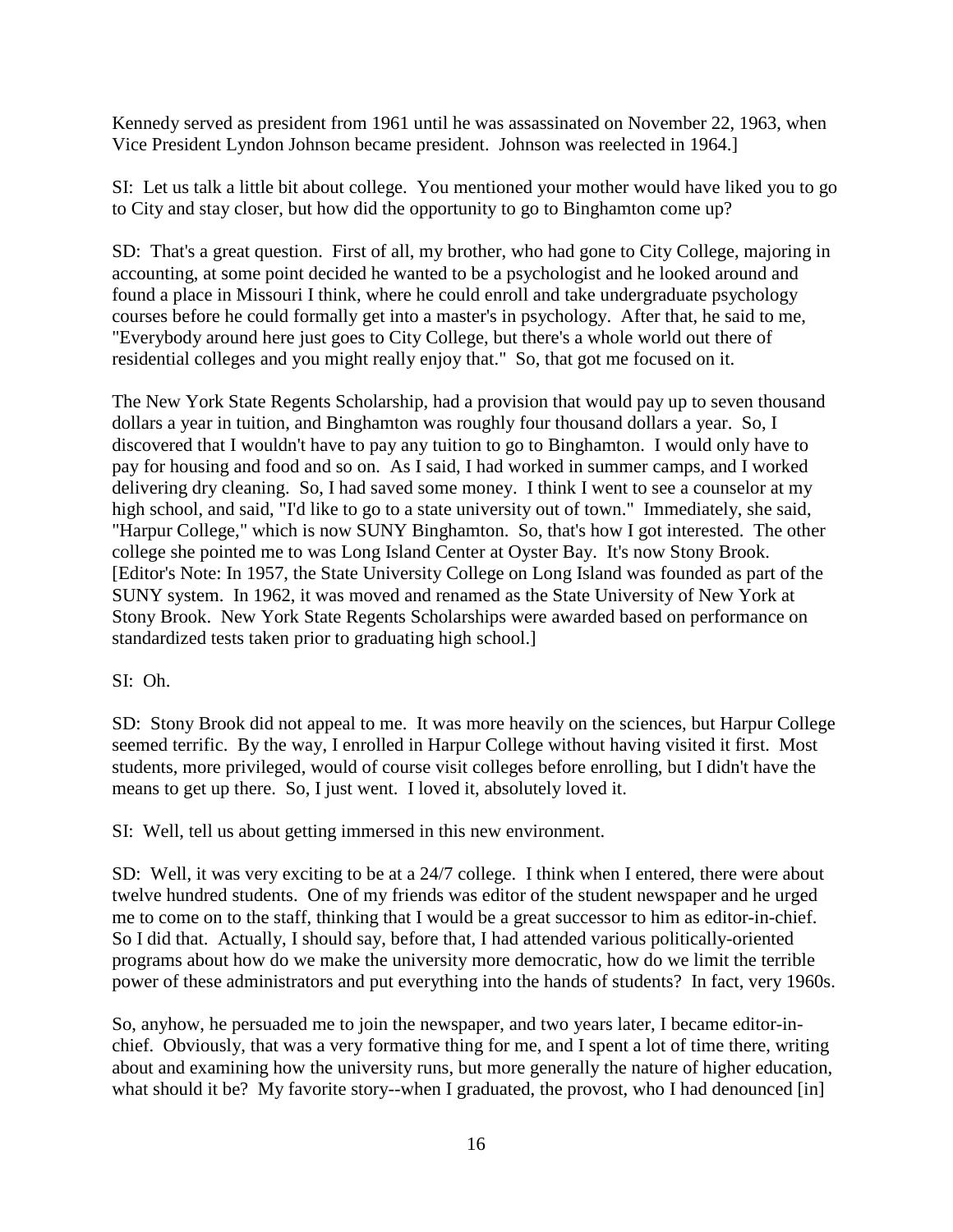virtually every article, said to me, "What are you doing next year?" I said, "Well, I'm going to the University of Chicago to study for Ph.D. in history." He said, "That's wonderful. That's a great institution." That's where he got his Ph.D. Then, he said, "I'll bet you end up in administration." Of course, I told all my friends, "What an insult. How could he say that I would turn to the dark side to do administration?" [laughter] But he obviously understood me better than I understood myself. In retrospect, I think he saw two things in me. One was leadership ability. If you're going to be editor of the newspaper, you've got to have some leadership ability. But the other was an interest in how universities run. In fact, my scholarship has been largely about higher education, the history of higher education.

SI: Well, I would like to break that down a little more. You mentioned you were going to these workshops, you said, or seminars on campus politics.

SD: Yes.

SI: I guess you were challenging the authority.

SD: Yes.

SI: How did those come to your attention? Were they just sort of organic or backed by any groups?

SD: I don't really remember. It was a very small campus. I don't remember if there was an SDS [Students for a Democratic Society] chapter on the campus, but there were various speakers who came to campus and talked about the need for revolution and all that. So, that undoubtedly had an influence on me. [Editor's Note: The Students for a Democratic Society was a student organization that had chapters at colleges and universities across the United States from 1960 to 1974. They are known for leading protests against the Vietnam War.]

SI: Do you know if the National Student Association was active on your campus? [Editor's Note: The National Student Association was a confederation of student governments of colleges and universities. It existed from 1947 to 1978.]

SD: I'm not sure.

SI: If you could remember, what would you say were your grievances against the administration when you first started?

SD: That's a great question.

SI: It seems like a lot of campus activism in the early 1960s revolved around in loco parentistype issues.

SD: That was definitely the case. One of the issues was curfew. The women had a curfew and the men didn't and that seemed wrong. So, opposing the university's attempt to supervise our personal lives in the dorms and the like, that was a big thing. The other thing was the Vietnam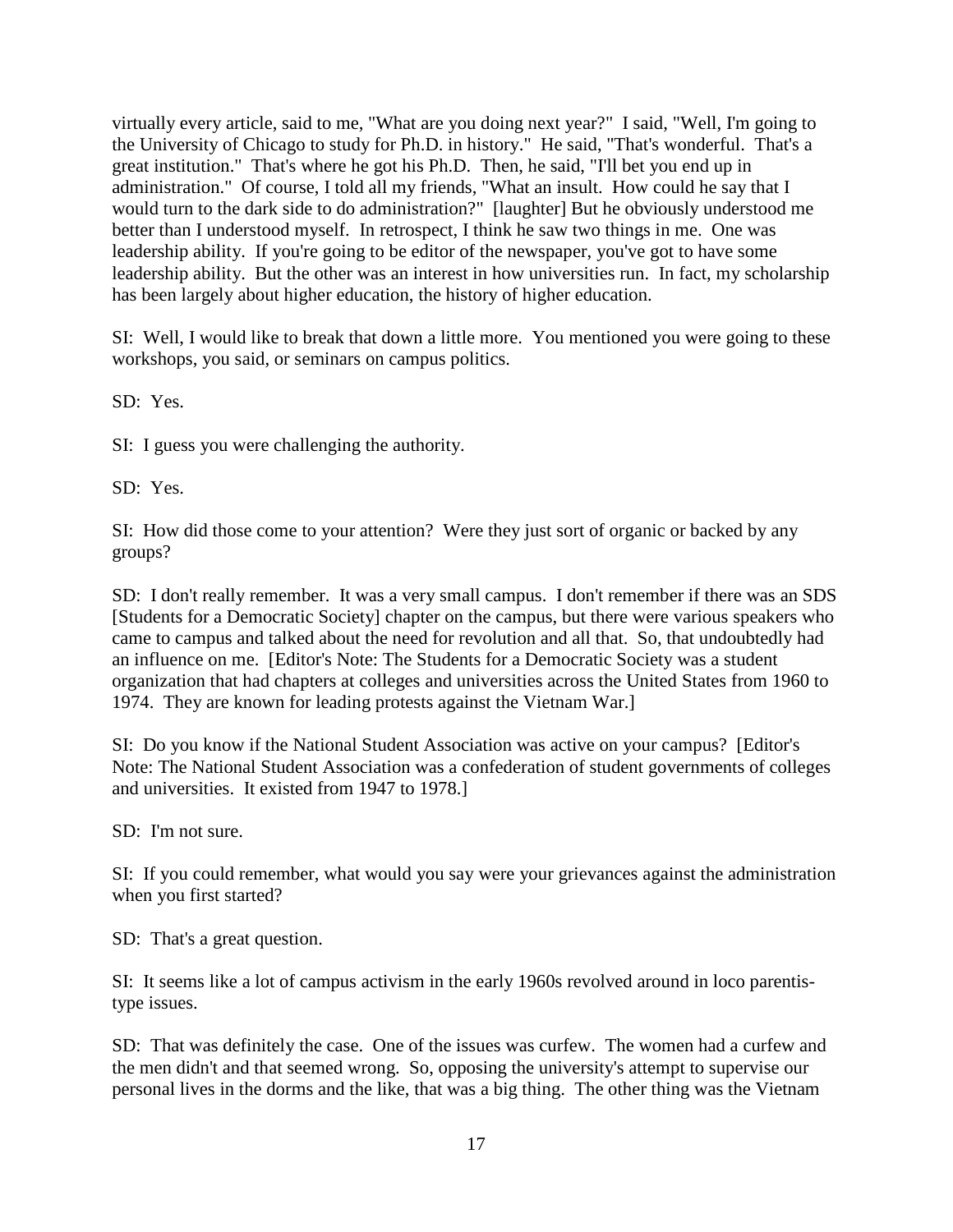War, even though the university was not directly involved in it. In the mentality of the time, we believed that the powers that be should speak up against the Vietnam War, but they did not. I can check this in my files, but I believe I wrote an editorial saying that the university should not cooperate with the draft board in any way, providing information about who graduated, who didn't graduate, who was enrolled and all of that, because the draft was such a big issue.

SI: I know you said you were not in ROTC, but was there an ROTC unit on the campus?

SD: No.

SI: Okay.

SD: No, not on campus.

SI: Would they have military recruiters come to the campus?

SD: I don't remember any.

SI: How about awareness or activity in the civil rights movement? Do you recall anything along those lines?

SD: Yes, that was a big issue, and I believe I participated in some demonstrations in Binghamton about desegregating schools and other entities. Yes, that was definitely a big issue. Yes, we were all very sensitive to it, and it was striking that there were so few black students on the campus.

SI: Was that part of the protest? Often in the black student movements, that's the first thing they ask for is to recruit more African American students.

SD: Yes, and that became an issue. The administration did start to recruit more black students.

SI: All right. We will leave the paper for a second, but did you have a mentor or any professors that stand out in your memory at Harpur?

SD: Yes. There's one in particular, and he was an historian. His field was post-World War II American history, which, at that point, was a little bit on the edge. Many believed that historical scholarship did not extend beyond World War II, but he had written about Truman and Eisenhower. He and I became very close, and I took a whole bunch of courses from him. He supervised my undergraduate thesis, which, interestingly, was on how college student newspapers dealt with the Great Depression. I went to look at the newspapers of Columbia, City College, and Fordham University. He was very helpful and very supportive. I stayed there and did my master's, and I think while I was doing my master's, he left and went to the University of Vermont, where he was Dean of Arts and Sciences and then Chancellor. So, a number of years later, we would get together and I was beginning to have inclinations toward administration and he and I would talk about that. [Editor's Note: Harry S. Truman served as the U.S. president from 1945 to 1953, succeeded by Dwight D. Eisenhower from 1953 to 1961.]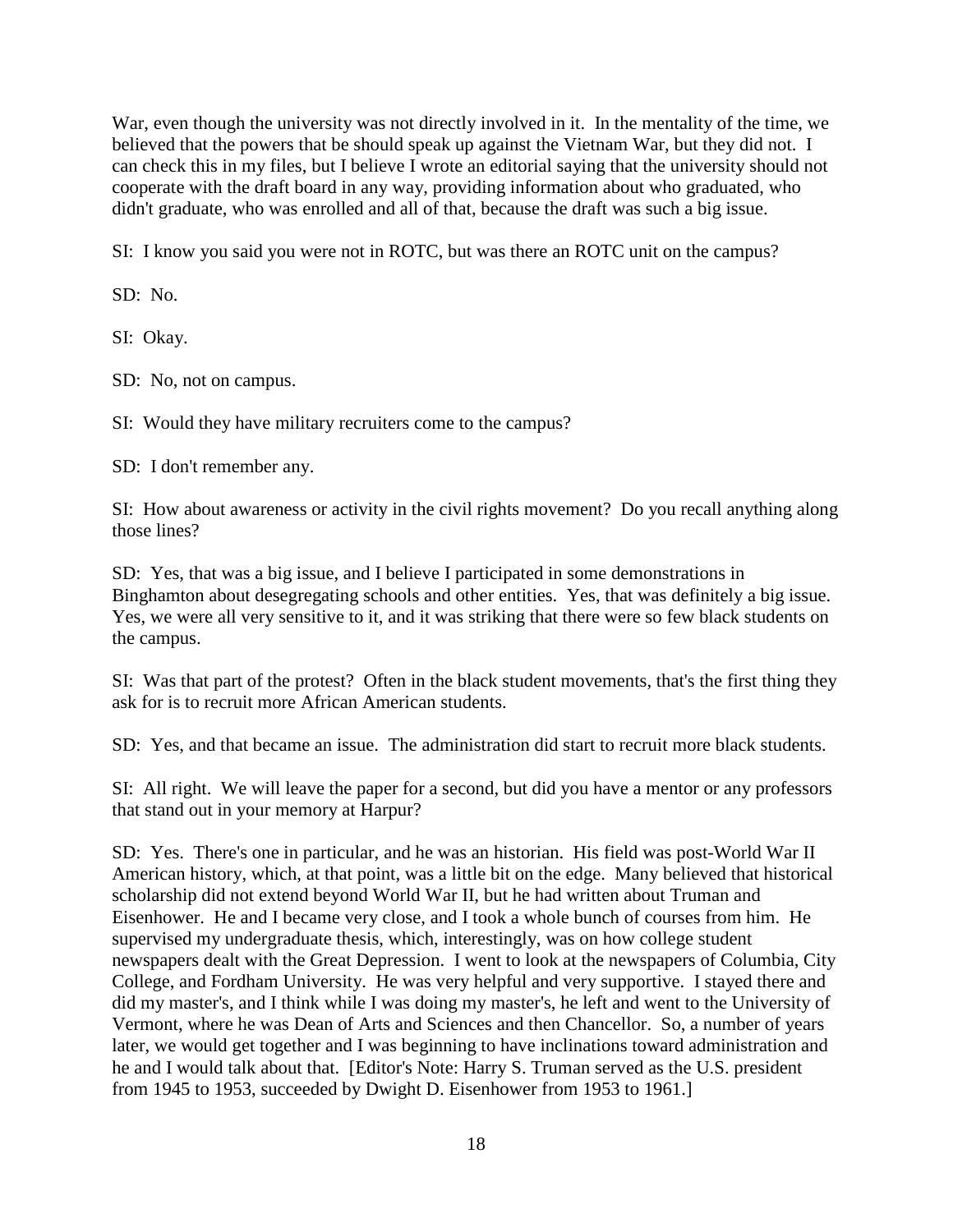SI: Any other professors stand out?

SD: There was one, but I don't remember his name, who was very engaged with students and very informal by the standards of time. I remember having coffee with him in the cafeteria, him and one other person. I forget how the subject came up, but we were talking about religion and I said, "I'm not Jewish. I'm atheist." He said, "You are more Jewish than you recognize. You are profoundly Jewish, and someday you'll come to realize this," and of course, he was talking ethnicity, ancestry. He was absolutely right. But it was funny at the time. To me, Jewish meant religion and I was against religion.

SI: I am wondering, if in your work as editor-in-chief or other activities you were involved in, would you go to conferences or be in some kind of conversation with peers of other institutions?

SD: Occasionally.

SI: Okay.

SD: But I don't really remember much of that.

SI: Okay, all right.

DC: Do you remember being involved in any other student organizations?

SD: Well, I belonged to what they called a Social Club, really fraternity, but it didn't have a residential center to it. So, I belonged to one of those and it's interesting. I'm still in close touch with a couple of the people who were members of it. It was called Baccacia. It seemed to attract students who were very academically oriented and more so than some of the other social clubs. So, I was involved in that. I must have been involved in other things. I think I served on student government and I know I undertook to lead the campaign of a friend who was competing to be president of student government. We believed that student government had to be radical. It had to challenge the nature of the university and university governance and all of that.

SI: You mentioned when you first got there, it was about twelve hundred students.

SD: Yes.

SI: Did it grow significantly while you were there?

SD: Again, I was there six years. I did bachelors and master's. I think it was around two thousand students when I left, after I got my master's. So, that's substantial growth, but it was still very small.

SI: Yes, I was wondering if there were any growing pain-related issues that you tackled with the paper.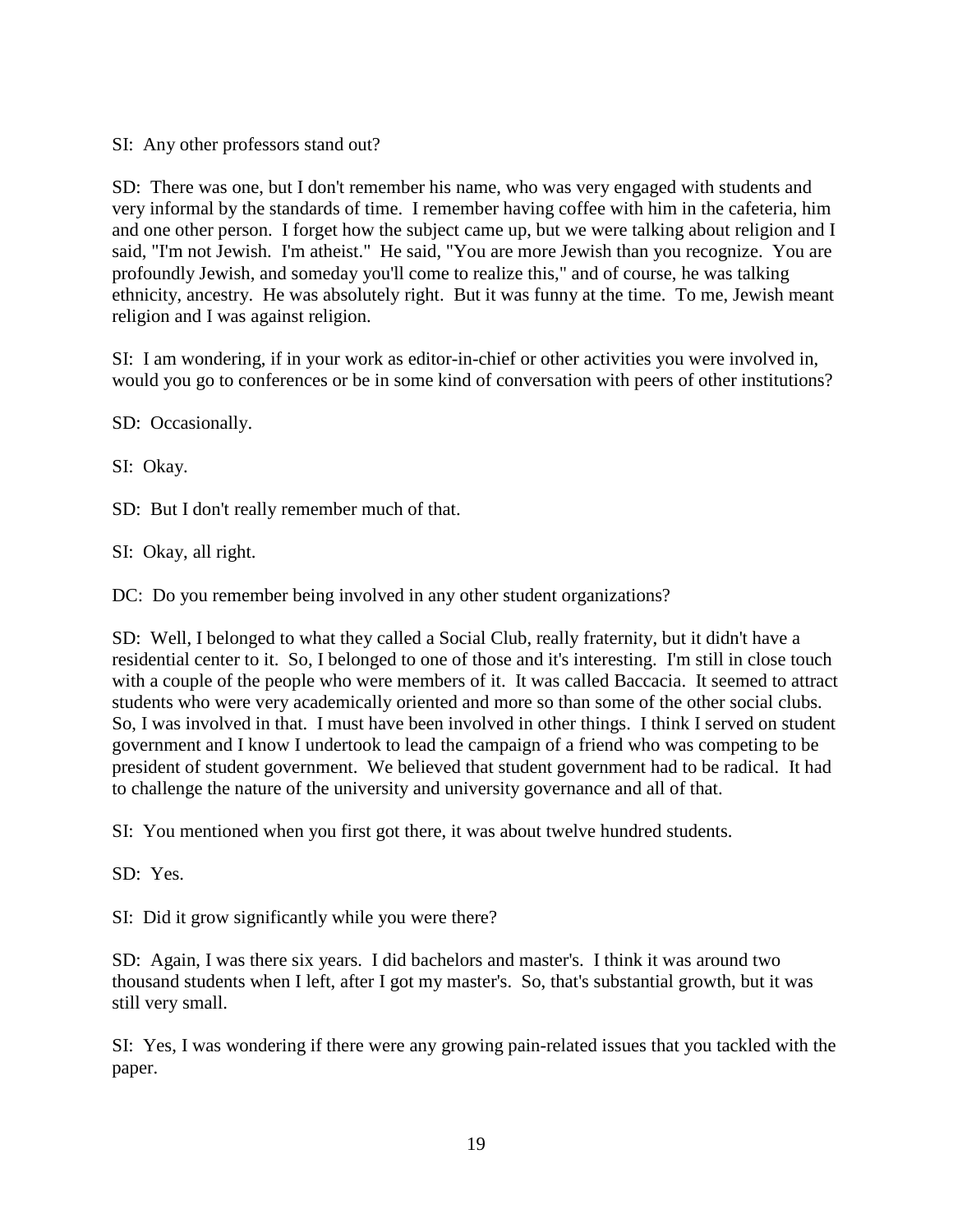SD: I wrote a bunch of editorials saying they should stop expanding the school. We don't want to become like the big state universities. Here we are, a public, affordable institution that has all the qualities of a small liberal arts college and they shouldn't be undermining this by bringing in more and more and more students. Needless to say, it didn't do any good, but, yes, that was an issue I was very involved with, particularly through the newspaper.

SI: Was it a daily paper?

SD: No, twice a week.

SI: All right. Let me pause for a second.

# [TAPE PAUSED]

SI: All right, so another question I had was you had come from this very homogenous milieu, I guess, you described earlier. Was it a more diverse student body and atmosphere at Harpur?

SD: That's a great question. Yes, in that the student body at Harpur was about fifty percent Jewish and about fifty percent New York City.

SI: Okay.

SD: Or New York City and suburbs.

SI: Yes.

SD: So, it was fascinating for me to meet these Upstate students. I remember I had a roommate who was Upstate, but he was Jewish and he was from Buffalo. He kept saying, "Why does everybody think there's something weird about people from Buffalo?" One of the things I do remember is, those of us from New York City, when we were talking, we would say, "Oh, I'm from the city." The Upstate students would say, "Sioux City? Iowa City? Johnson City?" They objected furiously at our referring to New York as "the city." I did become friends with a couple of non-Jewish people from Upstate, one of whom came and stayed with me in my parents' apartment. He said he wanted to see the Bronx, and he had grown up in an agricultural community. So, I remember driving him around, and he said, "I'm beginning to understand. I'm beginning to understand." He saw all these apartment buildings and the like, and said, "Ah." Then, "I understand." It was good natured. Yes, so, the interaction with non-New Yorkers, I can't say I had extensive ties, but it was very interesting to meet people who hadn't grown up in New York City.

SI: Vietnam was obviously a big issue. You got a student deferment, I assume.

SD: Yes.

SI: Can you describe your dealings with the draft board or any issues you may have run into?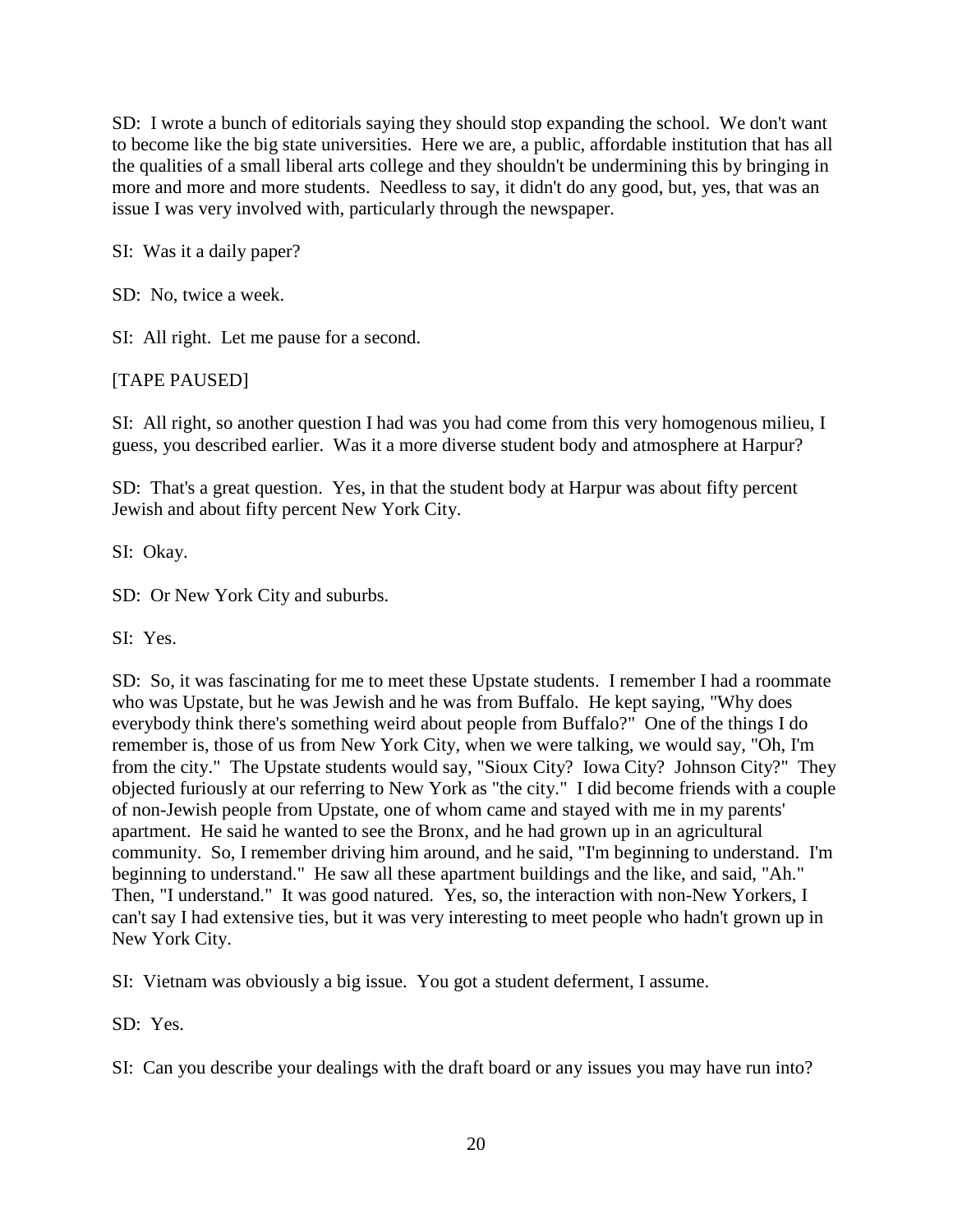SD: Yes. So, at the time I was an undergraduate, you were deferred if you were a full-time student. Then, I started my master's at Binghamton and I was deferred again, but here's where the trick came. After I finished my master's, I wanted to go to a prestigious university for a Ph.D. and I got a fellowship at the University of Chicago. When I enrolled there, I got a letter from the draft board saying, "You're due to be drafted." I thought that, since I was, in my mind, transferring from one school to another, it shouldn't make a difference, but the draft board did call me down and I got really terrified. My father paid a lawyer to help me with all of this, and the lawyer was also a member of the legislature, but I went through a period when I was just horrified at the prospect of being drafted. I thought, "Well, if they do that, maybe I'll just move to Canada." Then, finally, when I was called down for a meeting with some draft board people and I explained to them, "Well, I'm just really continuing the same program," and one or two of them said, "Oh, yes, that explains it. That makes a lot of sense. We got an inquiry about this," i.e., the connections to the legislators. So, I was continued as a student deferral.

SI: Part of what I have seen a lot of in school papers at the time were, one printing information on the draft and how it is changing and even tips on how to keep your deferment. Others are kind of this running dialogue between groups like Students for a Democratic Society and Young Americans for Freedom. Do you remember those being pressing issues in your work as editor or just your work in the paper, in general? [Editor's Note: Americans for Freedom was founded in 1960. It is a conservative and libertarian student group that supported the Vietnam War.]

SD: We certainly talked about the draft and, in particular, the role of the university in supporting it or participating in it. So, in that sense, yes. I am not sure, but I think I wrote an editorial saying there shouldn't be a draft, that it's undemocratic or whatever. I know I did a front-page editorial denouncing the war in Vietnam, which wouldn't make me particularly unique at that time.

SI: Yes. Do you remember getting any backlash, either from the university or even from the local area?

SD: Yes, from the local area, I remember getting some nasty phone calls of people saying I was un-American, how could I possibly write this? I think, but I'm not sure that there was an article in the Binghamton newspaper denouncing what I had written.

SI: Okay.

SD: Nothing on campus. It was all folks in the city.

SI: Was the paper independent, or was it funded by the university?

SD: It was funded by the university.

SI: Did the administration ever try to exert influence over you on anything?

SD: No.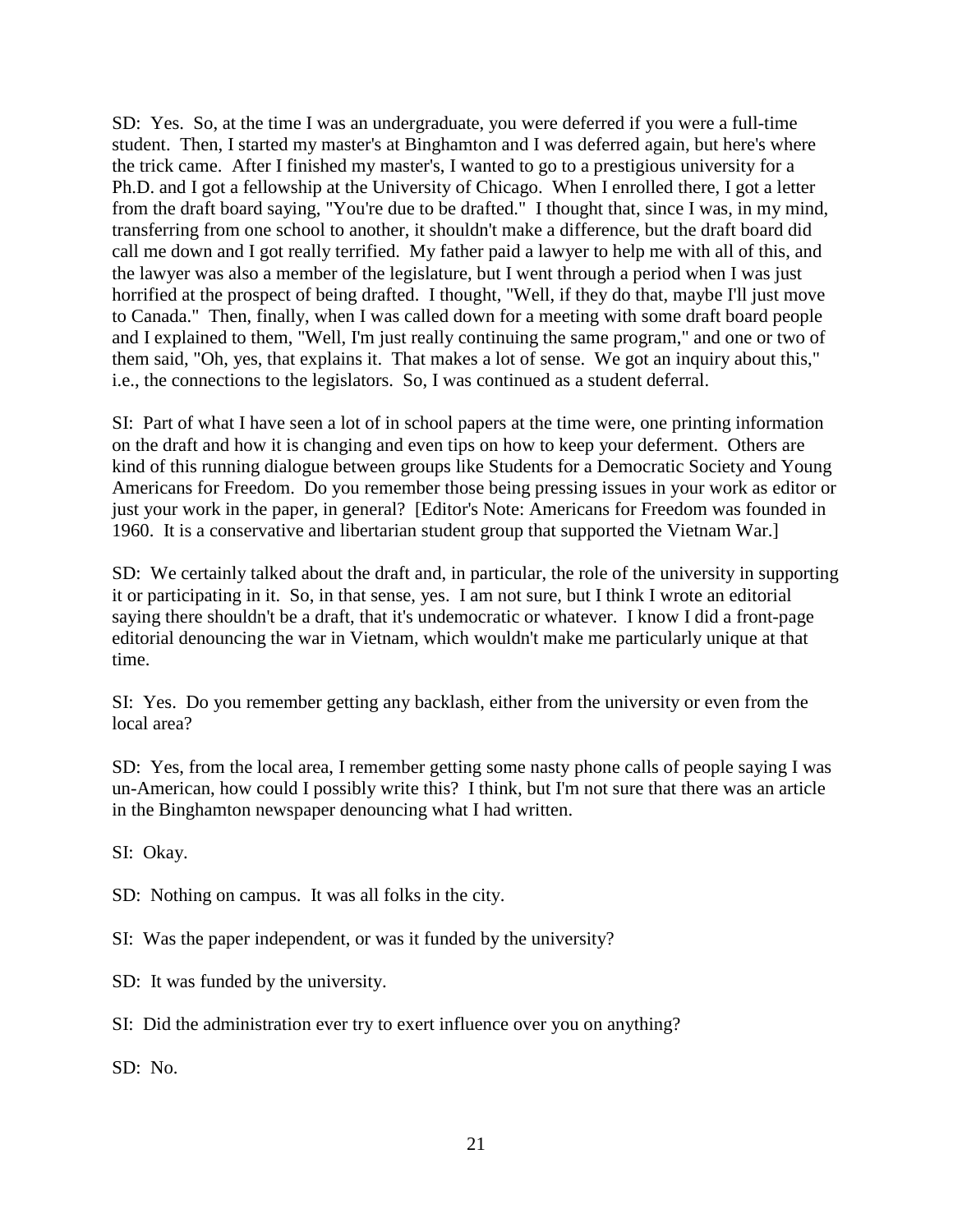SI: Okay.

SD: The newspaper was funded by student fees, which were essentially controlled by the student government. So, I mean, at that point of time, if the administration were to get involved in that way, they'd be in a lot of trouble.

DK: You had mentioned writing, trying to establish a policy where the university would not cooperate with the draft process. What can you tell us about that experience?

SD: I really don't remember any of the reactions to it. It wasn't a big deal. My sense is, "Oh, well, sure, that's what college newspapers say." So, no, it didn't get a lot of attention.

DK: Okay. So, the backlash then that you mostly received was writing against the Vietnam War?

SD: Yes, and that was from people in the city.

DK: Okay.

SI: Were there actually a lot of actions on campus like protests, maybe building takeovers? That usually came a little later.

SD: No.

SI: Okay.

SD: No building takeovers. There were demonstrations, but, yes, there were a bunch of demonstrations in Binghamton and I believe the student government spent money to rent buses to bring us there. At least at that point in time, there was no simple way to get from the campus which was in Vestal, New York--into downtown Binghamton. So, they rented a bunch of buses.

SI: Now, you went to the MA program at Harpur, as well.

SD: Yes.

SI: Were you studying under the same professor you described earlier?

SD: Yes.

SI: All right. Did you have to write a thesis in your master's program?

SD: Yes, but the professor I was working closely with left, I think after my first year.

SI: Oh, okay.

SD: I think I had to come up with something else under a different professor for the thesis.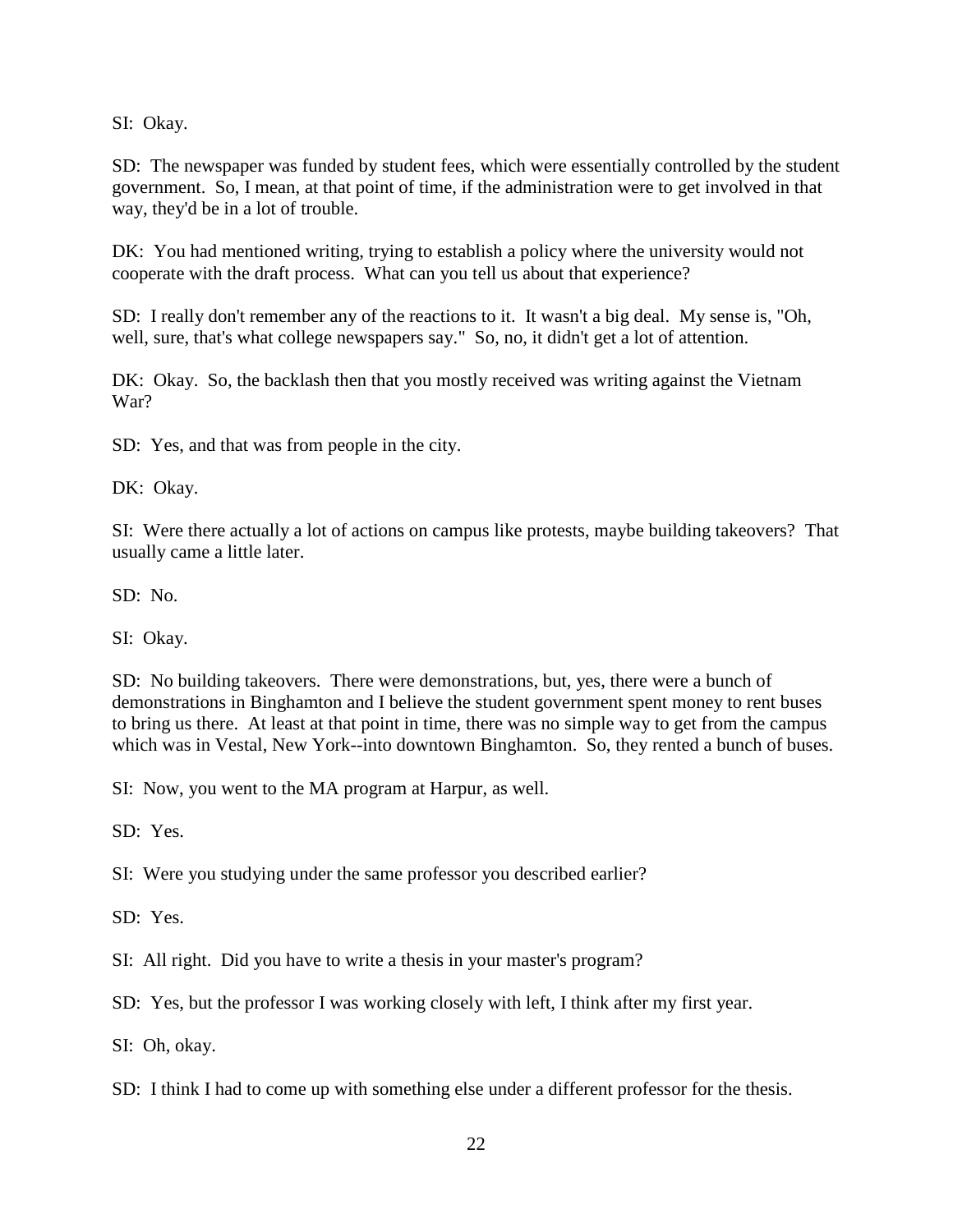SI: You would have been there in the first half of 1968 ...

SD: Yes.

SI: … Which obviously was a pivotal year.

SD: Oh, yes.

SI: Do you remember, for example, the reaction on campus to Martin Luther King's assassination? [Editor's Note: Martin Luther King, Jr. was assassinated on April 4, 1968 in Memphis, Tennessee by James Earl Jones.]

SD: Yes.

SI: Yes.

SD: Well, I remember riding in an elevator on campus, and somebody came in and said something about Martin Luther King had been killed. Most of us didn't know and [were] utterly shocked and immediately ran to whatever we could to find out about this. It seemed so horrific, so devastating. I think I had a class on that day. I think the instructor said we should just talk about that among ourselves and just dismissed class.

SI: How did you decide on the University of Chicago? How did that opportunity come about? [Editor's Note: The University of Chicago was founded in 1890 in Chicago, Illinois by the American Baptist Education Society, with money provided by John D. Rockefeller.]

SD: So, when I finished my bachelor's degree, I applied to a number of places for a Ph.D. program and I got into several, but I didn't get any financial support other than at Binghamton. My grades in college were okay, but they weren't spectacular. So, my advisor said, "Stay here for your master's. Work really hard. Get good grades and then you can apply to all kinds of terrific places." Indeed, that's what I did, and I think I had straight "A's" in the master's program. So, I asked around, given my interests, at the time, for suggestions and I applied to a whole bunch of programs, but Chicago offered me a full fellowship that included living stipend for four years, as well as full tuition.

It's interesting. This fellowship program had been started by the Carnegie Foundation, because there was a shortage of college teachers in the humanities, which is very funny, because by the time I got my Ph.D., there was a glut of professors in those fields and getting a job was a real challenge. I did have a connection to the University of Chicago when I applied. There was an economic historian who was essentially retired from Chicago, but he had been there many, many years, and I took a course from him and we hit it off. So, I know that he wrote a letter on my behalf, maybe he even called somebody there. That's probably why I got my best offer from the University of Chicago. [Editor's Note: The Carnegie Foundation for the Advancement of Teaching was established by Andrew Carnegie in 1905.]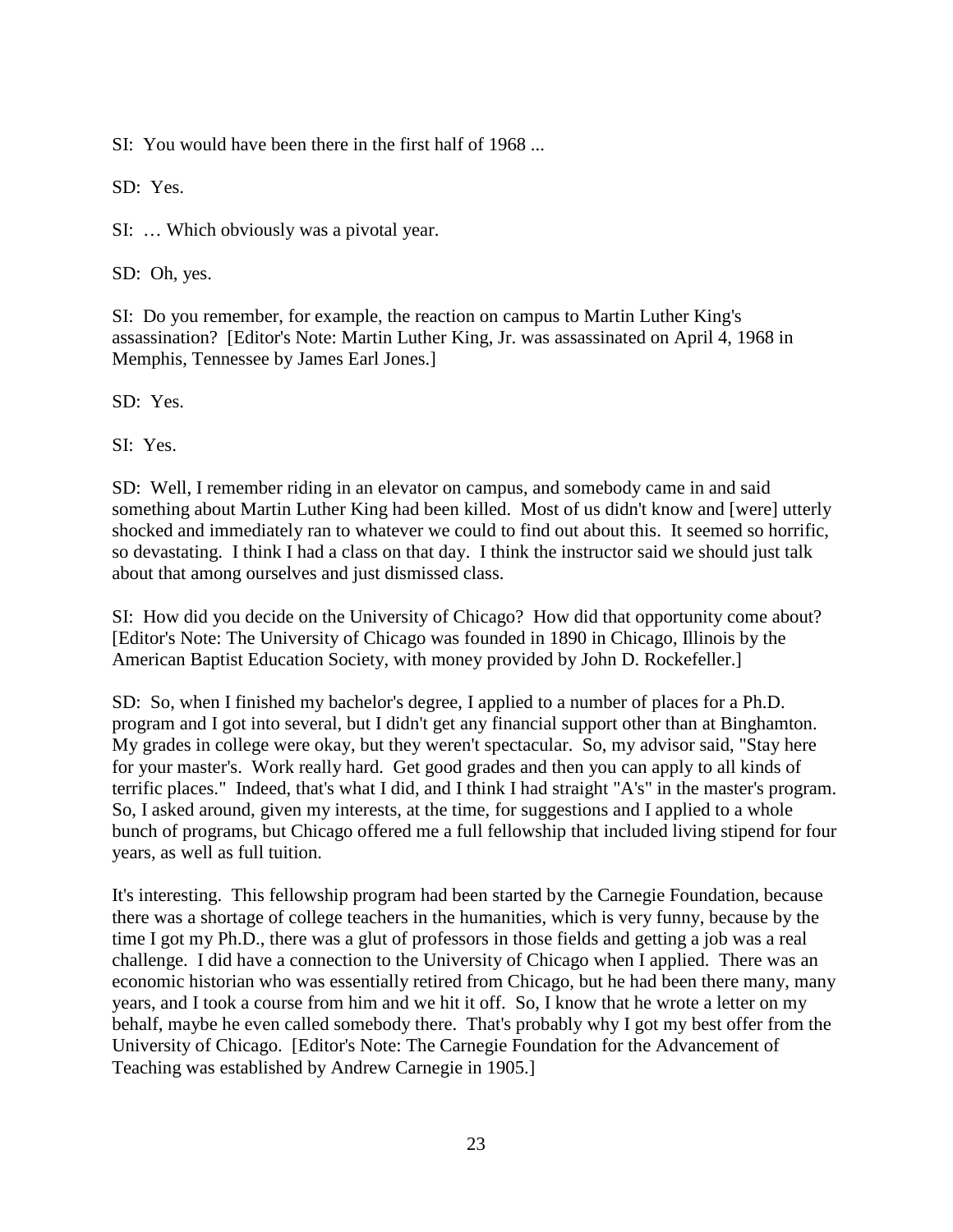SI: Well, what was it like heading out to Chicago in the middle of '68? I do not know if you were there for the summer.

SD: No. I came right after that.

SI: Okay.

SD: I came shortly after the Democratic Convention and all of the protests it triggered. I remember, at the time, people saying and thinking, "I don't know who we should be more scared of, the government, which is harassing leftists and liberals, or the poor black people on the street who might rob you." But I went out there and, I mean, I wasn't scared-scared. I did ask around about what's the best practices in terms of personal safety. It turned out, there wasn't much one had to do. [Editor's Note: The Democratic Convention of 1968 took place in Chicago from August 26th to 29th. Thousands of anti-war protestors clashed with police in the city. The National Guard had to be used to quell the protests.]

I do remember that I was driving in Chicago, near my apartment, and a police car pulled up after me and said, "You went through a yellow light." I said, "Oh, did I really? I don't think so." He said, "Well, you did." I said, "Well, can't you just leave this alone?" I had New York City plates and a New York City driver's license, which meant, if I were stopped as someone from out-ofstate, I'd have to go down to the jail and until somebody posted the appropriate bond. So, the guy says, "Well, we might consider it if you have something to give us." I said, "How much?" He said, "Whatever you think." So, I don't remember how much, but I gave him some money and that was the end of it. To me, it was so classically Chicago police. This was the image that they had and very appropriately.

SI: Wow. When you came to Chicago, did you have an understanding that you would be studying with somebody, or did you figure that out when you got there?

SD: I figured it out when I got there, but I pretty much knew who I was going to study with. There was a professor there who was a specialist in 20th century history, progressivism, that kind of thing, and that's what I thought I wanted to do.

SI: Do you remember his name?

SD: Yes, Arthur Mann, and it's interesting because he was a Jewish guy brought up in Brooklyn. He did his Ph.D. at Harvard under Oscar Handlin, who was the preeminent immigration historian and was also Jewish, but Arthur Mann basically pretended he wasn't Jewish. He changed his name. His name had been Finkelman, and he changed it to Arthur Mann. He taught at one of the elite women's colleges for a bunch of years and then came to Chicago. He had written work on LaGuardia and some other books on urban reform. So, yes, that's who I ended up working with, and he was a character. He could be difficult, but he was very good to me. [Editor's Note: Arthur Mann was a professor at the University of Chicago from 1966 to 1992. He lived from 1922 to 1993. From 1955 to 1966, Dr. Mann taught at Smith College, the private women's college in Northampton, Massachusetts. In 1959, Mann published *LaGuardia: A Fighter Against his Times, 1882-1933*. In 1965, Mann published *LaGuardia Comes to Power: 1933*.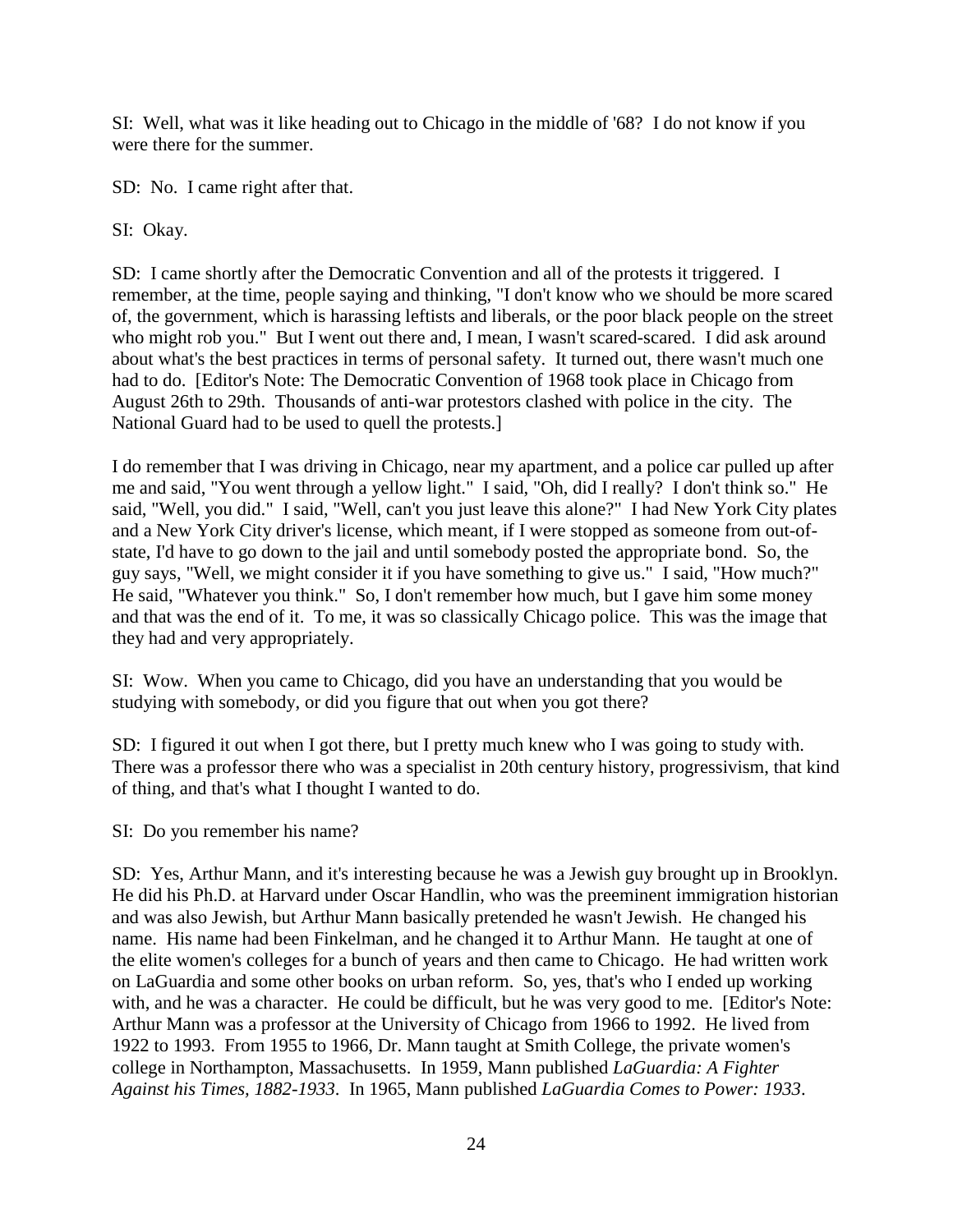Fiorello LaGuardia was mayor of New York City from 1934 to 1945. Oscar Handlin was a historian who lived from 1915 to 2011. He was a professor at Harvard University for over fifty years.]

SI: Tell us about that process developing, what you wanted to do your research in and how that unfolded.

SD: I took several courses from him. At various points, we talked about my dissertation, and I had this idea that I wanted to write about the role of professors in Progressive Era reform in Chicago. He thought that was very good, and that's what I ended up doing. The advantage of that was that all the archives I needed were at Chicago at the university. That ultimately became my first book. [Editor's Note: The Progressive Era occurred from approximately 1897 to 1920. During this era, the government passed reforms to regulate the economy and to assist in social problems. Private organizations also became involved in the reforms of the era.]

SI: Do any other professors from Chicago stand out?

SD: Yes, John Hope Franklin, world-renowned scholar of black history, and I took one or two courses from him. He was very impressive, this was just the point where black history was becoming very mainstream. Of course he had been studying Black History for all of his career. He served on my dissertation committee. I think he was second reader or third reader. [Editor's Note: John Hope Franklin was a professor at the University of Chicago from 1964 to 1982. He received the Presidential Medal of Freedom in 1995. He lived from 1915 to 2009.]

The other professor who stands out was Richard Wade. Richard Wade was really the pioneer in urban history. I wasn't particularly close to him, but I took his courses, which focused on cities, suburbs, the movement out from the city, and dispersal of population. So, those were the ones I remember. [Editor's Note: Richard Clement Wade taught at the University of Chicago from 1963 to 1971. He lived from 1921 to 2008.]

DK: Would you say this is the point that you wanted to focus on urban education?

SD: When I got to Chicago I wanted to study the Progressive Era, and Progressive reform. I don't remember exactly how I got interested specifically in academics and Progressive reform, but I think it may have grown out of a course I took. I took a course on the history of sociology and Chicago was the leading place for the study of sociology. It's basically where sociology began, and I did some research, for one graduate course, on the early history of Chicago sociology. There was a distinguished professor there, Edward Shils, who urged me to write about Chicago sociology. Initially, I thought that would be the subject of my dissertation, and then I changed my mind and decided it had to be much broader, studying professors in many disciplines. He was the editor of a journal, *Minerva*. He urged me to go ahead and write up what I had done on Chicago sociology because none of this research had been done. So, I did write it up, and, actually, I think that was my first article. It was on the history of Chicago sociology. It appeared in *Minerva* journal. However, I got more interested in a broader look at professors and reform. I don't think when I was applying to Ph.D. programs, that I expected to work on the history of higher education, but I had done my undergraduate thesis on student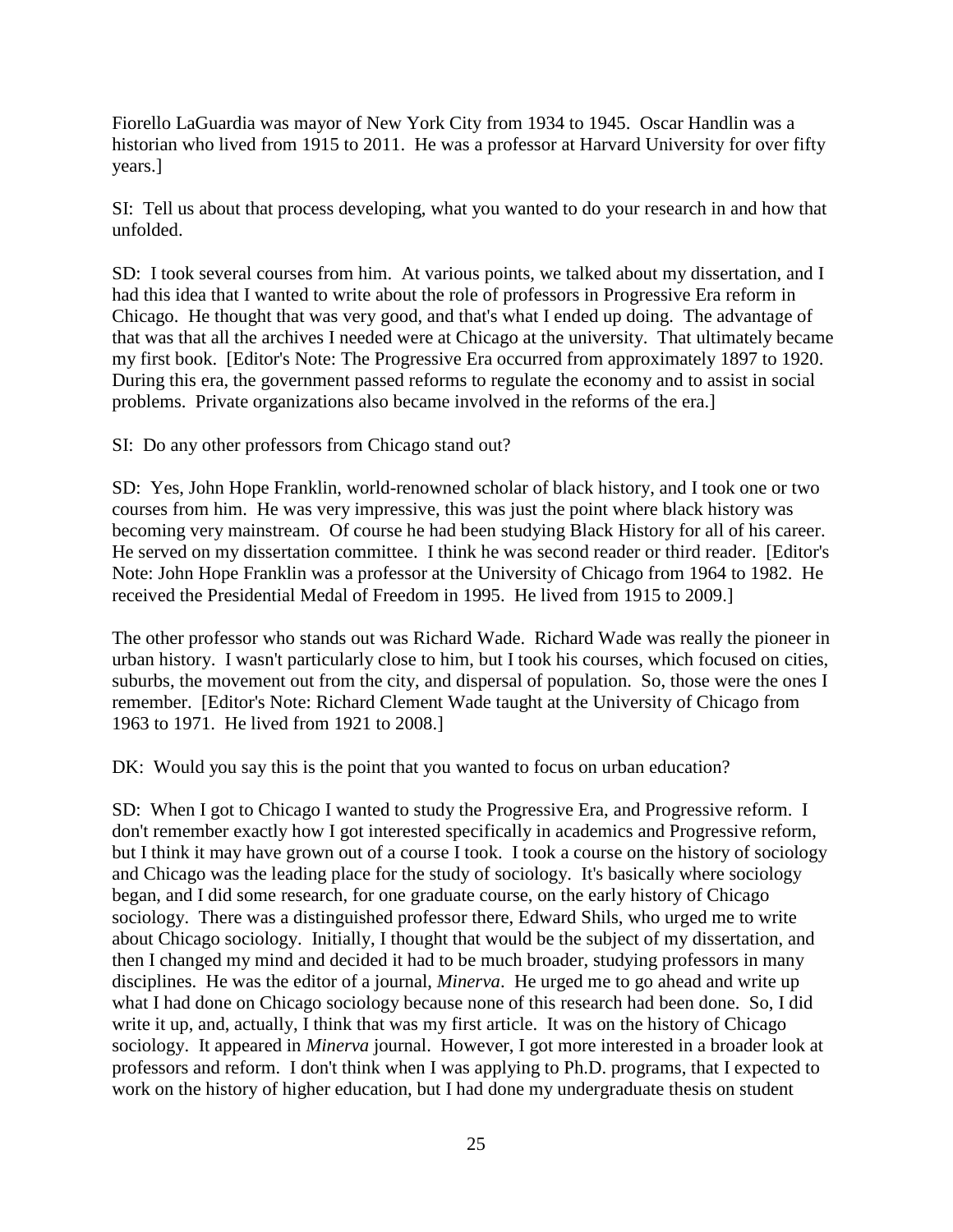newspapers, and clearly I had a deep interest in the history of higher education. [Editor's Note: *Minerva: A Review of Science, Learning and Policy* began publication in 1962. Dr. Edward Shils was a professor of sociology at the University of Chicago. He began teaching at the university in 1947.]

SI: I would imagine this takes up a lot of your time, but were you involved in other activities when you were in Chicago as well?

SD: Well, I met my wife.

SI: Okay.

SD: She was a student there also.

SI: Well, it is also a hot spot for social protest and social justice movements. Did you have any involvement in there?

SD: I think I participated in some demonstrations, but I can't remember the particulars.

SI: I am curious, at a place like Chicago, would the professors be encouraging graduate students to look to those kinds of things?

SD: No, definitely not. They told us to stay focused on our scholarship.

SI: Okay. You were there from '68 to '72.

SD: That's right.

SI: Okay. What is the process for getting a job in those days and advancing your career?

SD: That's a great question. So, my advisor, Arthur Mann, said to me, "You don't have to get yourself a job. It's my responsibility to get you one." That's the way it had been, that if you went to a major, leading university, then your advisor would call around and see who wanted what and get you a job. Then, I remember, it was getting late, March, April, and no jobs. So, I began to panic, and he was very frustrated because, basically, the nature of things was changing. So at the annual meeting of the Organization of American Historians, he told me when I arrived, "You have two interviews." So, I went to these interviews and they were fine, but nothing came of them.

So, then--this is a great story--the history department sent out a notice to people that someone in the department had gotten a job through the Cooperative College Registry. The Cooperative College Registry was an entity in Washington, D.C. created in the old days when there was a shortage of college teachers. You'd fill out a form and describe your scholarly interests. People who were looking to hire would come and say, "Who do you have in this field or that field?" That's how many universities recruited new faculty.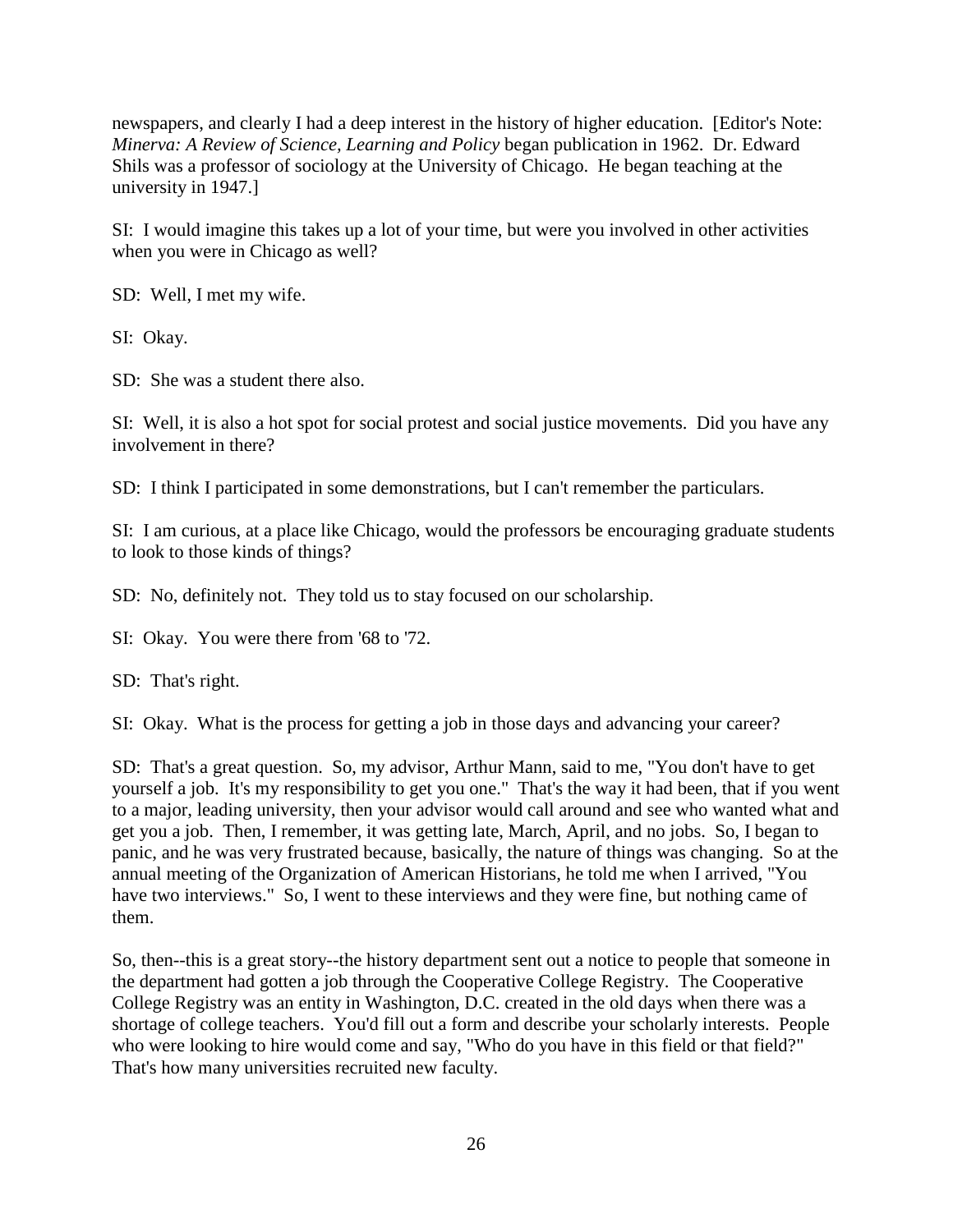By the time I was looking for an academic position, things were changing very dramatically. Departments would advertise new openings and get inundated with applications. I remember we got a note from the Chicago History Department, saying, "Well, we heard that one of our students got a job through the Cooperative College Registry." I remember saying to my wife, "Oh, this is ridiculous, I'm not going to waste twenty dollars on this or whatever they charged." She said, "It's worth it. Just go ahead and do it." I think it was in June, and we actually had decided we were going to stay in Chicago another year. I had gotten a position organizing the papers of a sociologist at the university's archives. It didn't pay fantastically, but it was adequate money. We could live on that. So, I was planning to do that.

Then, one day, the phone rings, and it's someone from a place called Federal City College. It's now the University of the District of Columbia. The call was from chair of the Urban Studies Department. He said, "Hi, I'm calling to offer you a job," not an interview, a job. This just sort of blew me away, so I said, "Well, I'll come down to Washington and we'll talk," because I didn't know anything about it.

First of all, the Federal City College was started in 1968. It was one of Lyndon Johnson's civil rights initiatives. Washington D.C., other than a teacher's college, had no higher education until 1968. Then the city started that school and also a community college. My advisor said, "Oh, you don't want to go there. John Hope Franklin knows people who were there and said they're very hostile to whites." But I decided, "Well, I should go and see what it's all about." No one in Federal City College's Urban Studies department had a Ph.D. The chair of the department, though, was enrolled in a Ph.D. program in history at the University of Maryland. I don't think he ever finished it, but, anyhow, he'd gotten interested in history and so he saw my resume and thought, "Oh, well, this is a good person." He didn't interview me, as I said; he just offered me the job on the phone. So, I went down with my wife to meet him and to talk to some other people there, and I decided, "Perfectly reasonable thing to do for a year until Harvard is ready for me." So, I went and I ended up spending thirteen years there. [Editor's Note: Federal City College was created by the Public Education Act, which was part of Johnson's Great Society initiative. Federal City College existed between 1968 and 1977. In 1977, it merged with two other institutions to form the University of the District of Columbia.]

SI: Tell us a little bit more about the lay of the land when you first got there. It was a very new institution.

SD: Yes, it was very new. It had a very peculiar faculty. The founders had this idea that they wanted to hire new leftists or leftist activists, who were eager to teach these working-class black students. The student body, by the way, ninety-nine percent black. Washington D.C., at the time, was seventy-two percent black. It had no public higher education, so a lot of students who came were older adults who never had access to higher education before. But, when I got there, I had to get used to the idea that I was the only white person in the room when teaching. The faculty was a little bit more mixed, but, as I said, they hired a lot of radicals but there were a lot of complaints that there weren't enough black faculty. So college leaders started going out of their way to hire black faculty. They didn't really try to get people with the traditional credentials, Ph.Ds.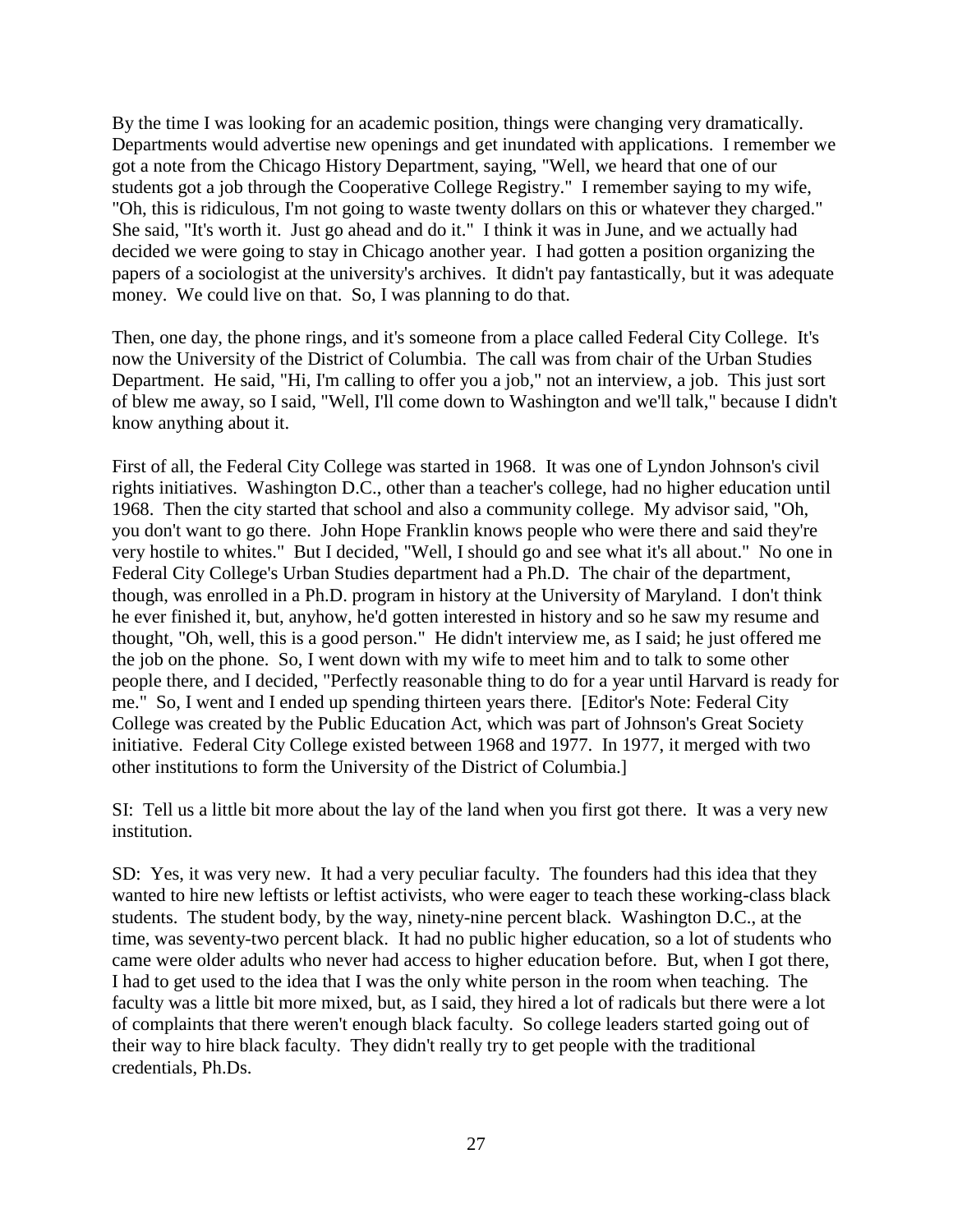So, when I was hired, the college was getting ready for accreditation, and one of the concerns the university had was, "We don't have enough Ph.Ds." So, this fellow, who was chair of the department, read one of the scholarly articles I had published. He liked it a lot, and so he called and offered me this position.

Federal City College did not, at this point, have a campus as such. It was in buildings that had been rented at various places, scattered around the downtown.

It turned out, I loved teaching there. I didn't think I would, but I found the students very, very stimulating and very engaged. I taught about race and ethnicity and urbanization. I found teaching these students fascinating and very engaging, and I became close to a number of students, two of whom invited me to their weddings. At both of these, my wife and I were the only white people there. I knew that I didn't want to stay at Federal City College forever. One of the ideas I had was if I went into administration, I could move somewhere else. I served as department chair. It didn't require a lot of expertise or clout. The previous department chair didn't want to do it anymore, and so the faculty turned to me and said, "Wouldn't you like to do it?" So, I did, and once I did that, it sort of gave me an initial credential into administration.

The American Council on Education, which is the umbrella organization for all the higher education, had this program they called ACE Fellows, which took mid-level faculty or administrators who had an interest in senior administrative leadership and had them spend the year interning with the president of another university. So, I decided to apply for that, and I got in. They accepted me to the program, and then I ended up spending a year interning with the president of George Mason University. When that was over, I went back briefly, and then they hired me at George Mason in an administrative capacity. But this ACE Fellows Program was a very interesting entity. It's still around. When I interviewed for the ACE Fellows Program, one interviewer asked me, "Well, when did you first hear of the ACE Fellows Program?" I said, "In 1965, when I was editor of my college newspaper, there was an announcement that ab ACE Fellow would be coming to campus." I said, "So, that's where I heard of it." It was just [an] interesting coincidence. But the ACE Fellows Program has been very important. [Editor's Note: The American Council on Education was founded in 1918. It is a non-profit association. George Mason University was founded in 1949. It is located in Fairfax, Virginia.]

SD: When I was chancellor, the director of the ACE Fellows Program was looking to have all the fellows in that program study one institution in depth, one with a lot of racial and ethnic diversity. So, I persuaded her to have all the fellows study Rutgers-Newark and they did. I also had created a kind of local ACE Fellows Program. I would ask a faculty member to come and spend a year in the chancellor's office doing special projects and learning about university leadership. The person who was doing the fellowship that year, was Sherri-Ann Butterfield and she's now the executive vice president of Rutgers-Newark. I had persuaded her to come and spend a year in the chancellor's office in my newly established fellowship program. The ACE Fellows Program studied us that year. And then the following year, Sherri was selected as an ACE Fellow herself. Sherri spent much of her time teaching the fellows about Rutgers-Newark and connecting them to key faculty and administration. [Editor's Note: Dr. Sherri-Ann Butterfield serves as the Executive Vice Chancellor and a professor of sociology at Rutgers-Newark.]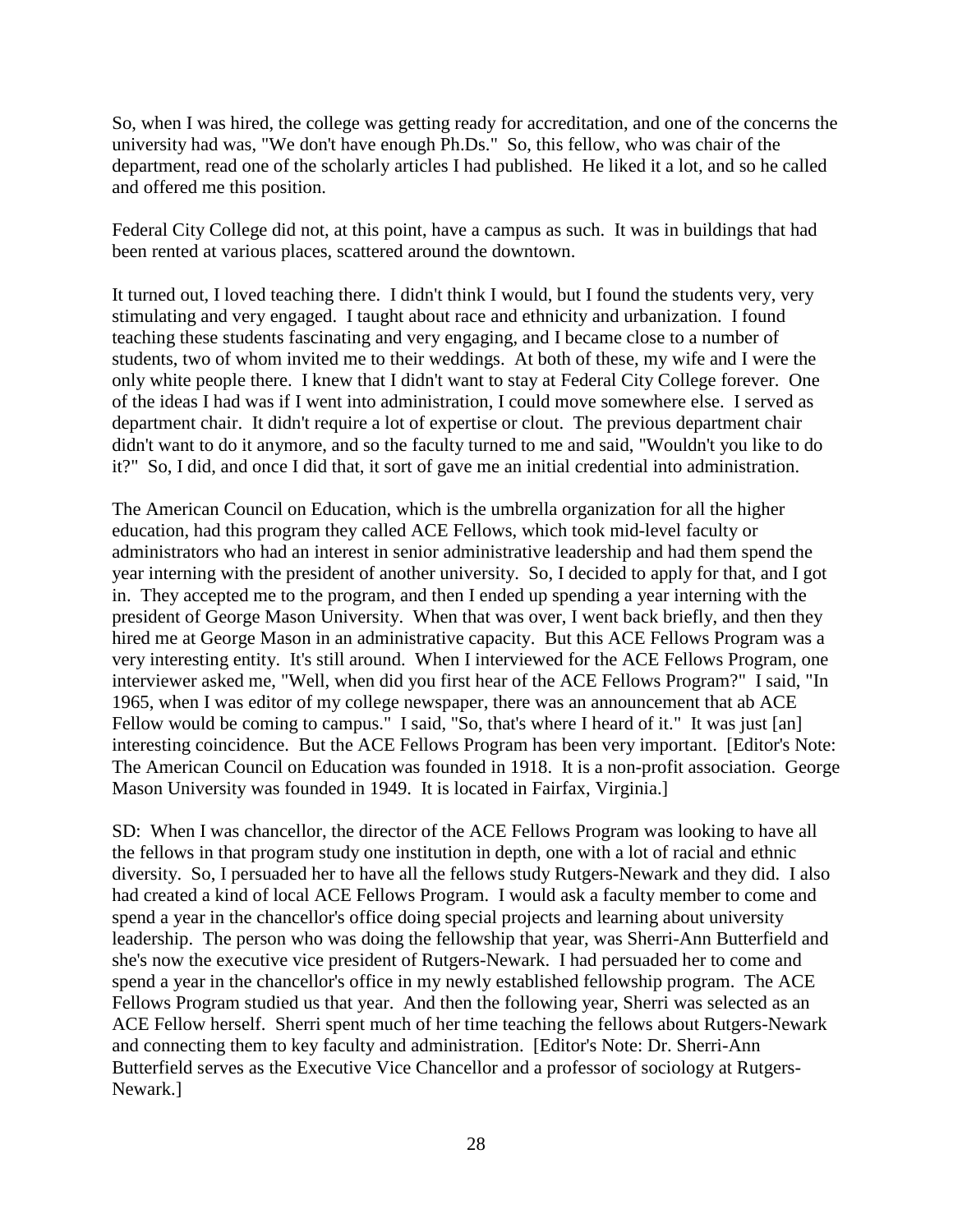SI: Before we talk about George Mason, I want to ask you a few more questions about Federal City College. It sounds like it was mostly a teaching university.

SD: Yes.

SI: What was the tenure process like there?

SD: We didn't have tenure. When I was there, there was no formal tenure, but the faculty was unionized. The union, at some point, negotiated an arrangement that if you had been there more than x-number of years, they basically couldn't dismiss you unless you had done something wrong. So, that became virtual tenure.

SI: You talked about this relationship with your students. Not that you have to give names, but can you recall any examples of experiences in the classroom that illustrate that?

SD: Well, all kinds of things, but I remember in one class, a student raised her hand and said, "Professor, can you explain to us how you got here? You have a Ph.D. from a top university and you've published things and that's not like most of our professors." Then, she said, "Did you come here because you wanted to help us?" I said, "Hell no. I'm not here as a missionary." I said, "I'm not here for that reason, but I'm very happy to be here." So, that was very interesting. Obviously, I stood out. I was unusual that way. Obviously, there was a lot of discussion about race in my classes. I remember once, an African student came to my office one day and said, "Why are these students so obsessed with race? That's all they want to talk about." He was black skinned, but he had come from Africa, didn't have that same orientation. But given the subjects I taught, issues of race were profoundly important. At the beginning, it made me anxious. Here I am in an all-black classroom and people want to ask me about race. Pretty quickly, I became quite comfortable with it. But in one class there was a student, who during the first two classes of my course kept saying, "I can't believe all the terrible things you're saying about me." I hadn't said a word about him, but he kept saying, "You're so racist." So, I called the counseling office, and they said, "What's his name?" They said, "Oh, him. Yes, he disrupted all his classes last semester and we were told by the legal people to give him one more chance. Now that you've complained, we'll get him out." At another time, a student said to me, "How do you justify all the horrible things Jews have done to black people as landlords?" I didn't respond. This kind of thing didn't happen very often. The college was not a hostile environment, but every so often, there'd be a disturbing incident.

SI: You continued your research during this period.

SD: Yes.

SI: How did your research interests develop?

SD: The first thing I did was publish my dissertation, substantially revised. That book, *A City and Its Universities: Public Policy in Chicago* and it was about the role of Progressives and Progressive reform in Chicago. That occupied a fair chunk of my time. I started a project at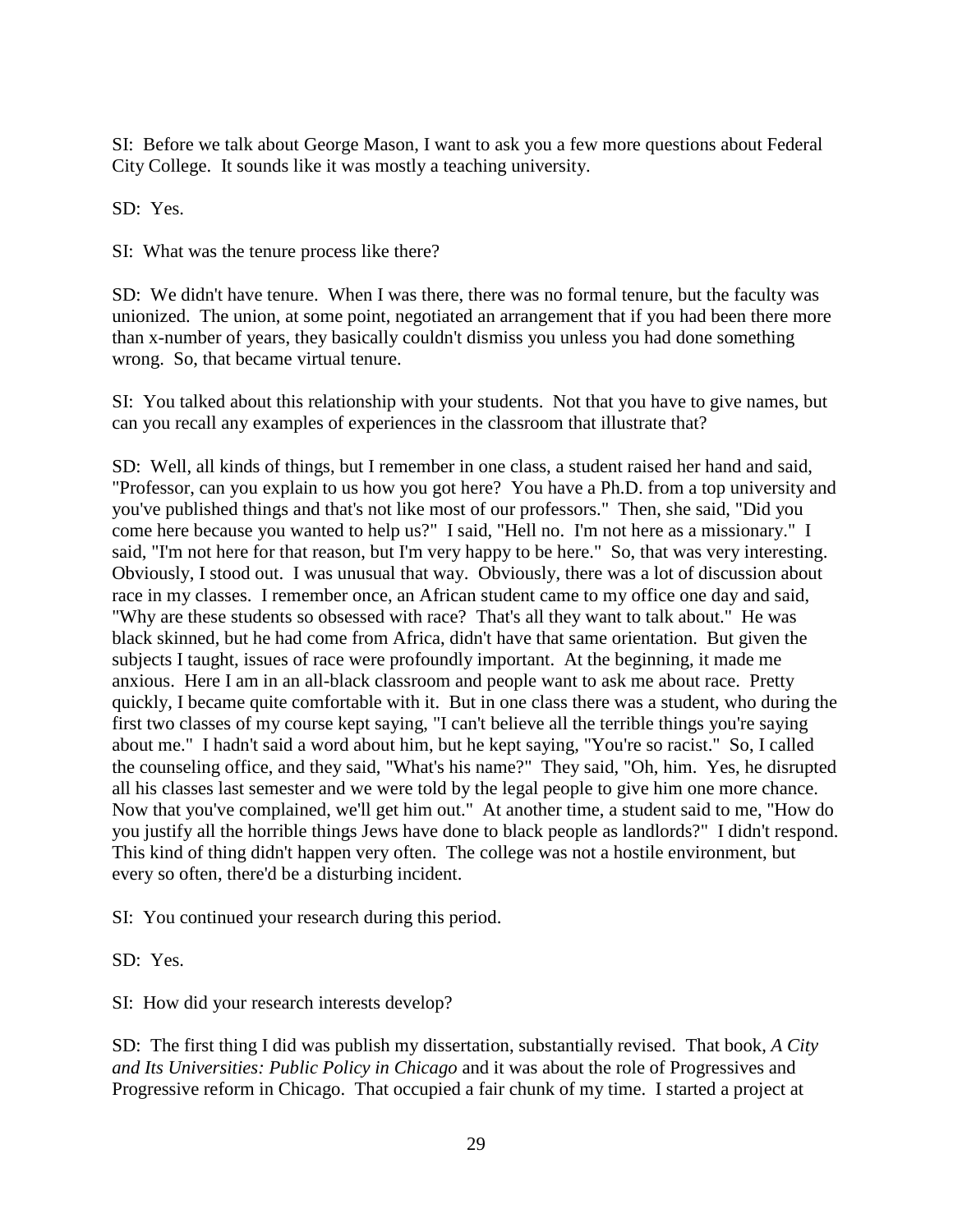UDC and got funding from the National Endowment for the Humanities for it. It studied the history of public policy issues that were of concern at that time in the city, then to make public policy leaders aware of that history and hopefully help it shape decision-making. The first year we studied public education and the history of public education in Washington and its implication for contemporary public schools. When we completed our work, we met with the superintendent of schools and I think we met with the mayor and key people and tried to summarize our findings for them. The second year, we did the same with housing. What is the history of housing in Washington? How did that change over time? In each case, I was one of three or four authors. The other authors were all faculty, but I was the project director and supervisor. As a result of that, I published a several scholarly articles on the history of Washington, D.C. [Editor's Note: *A City and Its Universities: Public Policy in Chicago, 1892- 1919* was published in 1980. The National Endowment for the Humanities was founded in 1965 as part of the Great Society initiative. It provides grants and funding to research, programs and education within the humanities.]

SI: In general, this institution was created in the Great Society and then you have almost two decades of conservative government. How did that affect the campus and that sort of thing?

SD: Well, the conservative government was not the government in Washington. So, Washington had liberal black mayors. The funding came through the city government, but much of it was funded directly by Congress. I don't remember if there were major budget cuts as the government grew more right wing.

SI: Did it remain mostly a teaching institution for the time you were there?

SD: Yes.

SI: Okay, all right.

SD: But one of the things they did was built a campus that I taught at for my last two years. It was a fully-built campus, it turned out to be four blocks from the house in which we lived, in an upper-middle-class, white neighborhood.

SI: As the chair of the department, what did you try to accomplish, and how did you try to build the department?

SD: Well, one thing is [that] I succeeded in recruiting some new faculty who had Ph.Ds. and who were active scholars. We also started a master's program in urban policy. One of the things that I tried to do is give the program some national visibility, so I would go to all kinds of conferences, the Urban Studies Association or other similar organizations, and talk about our program, which previous chairs didn't do. So, we got a certain amount of attention as urban studies in a black institution. I expanded the curriculum into some areas that had not been prominent, including, the study of Washington.

SI: Did the student body continue to be older folks or nontraditional age?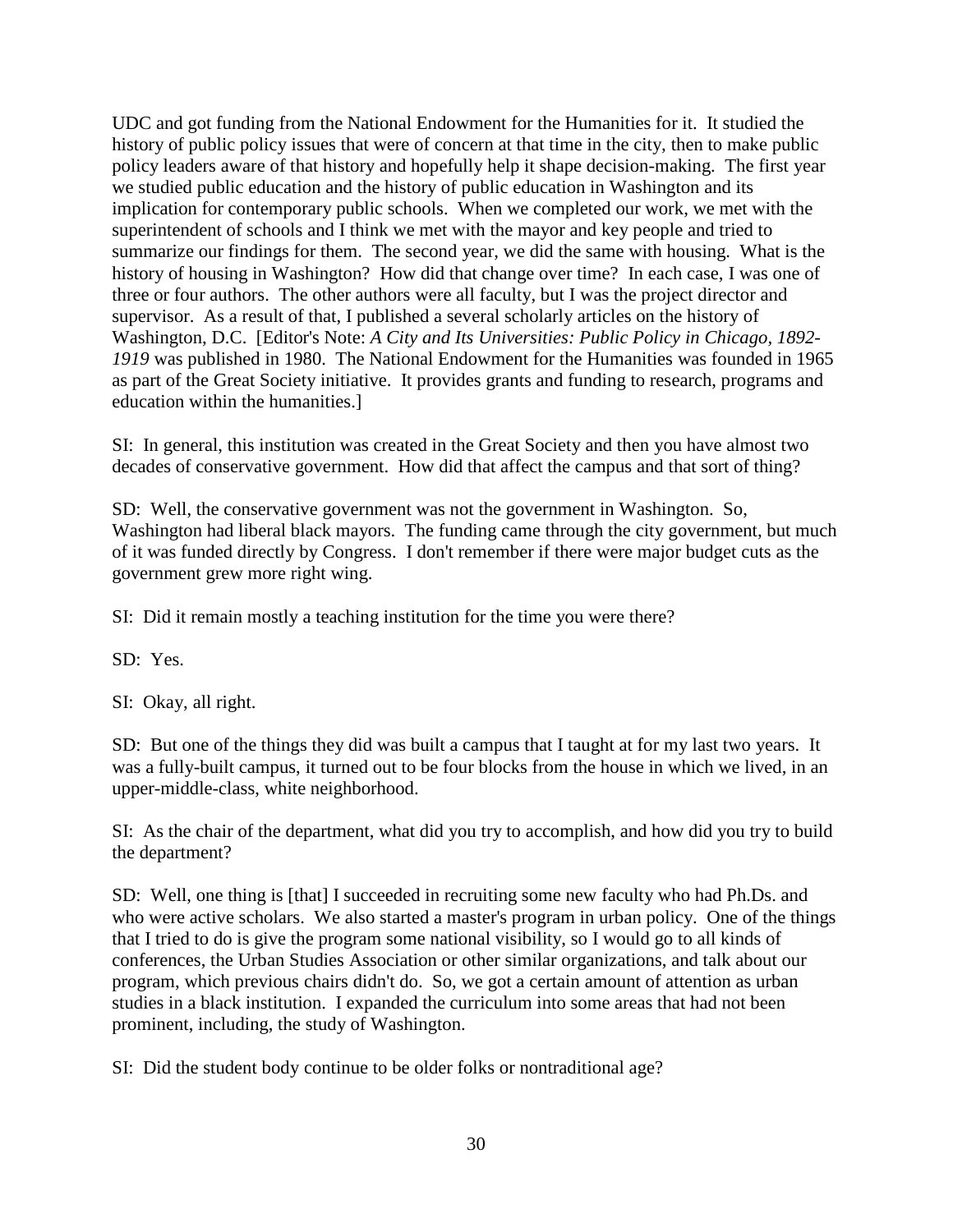SD: It was a mix.

SI: Did that change the classroom experience much?

SD: No, I found the classroom experience pretty consistent.

SI: In the last year, you were director of the Center for Applied Research and Urban Policy?

SD: Yes.

SI: Was that the time in between the internship at George Mason and when you left?

SD: Yes, and that's something I set up and got funding for. This was pioneering in a sense. There were some faculty engaged in research but the college wasn't a heavily research-oriented institution. I made the case that an institution like ours should be deeply involved in research on urban issues generally and in Washington in particular. So, that's how I got funding to set up the Center for Applied Research and Urban Policy.

SI: Going back to the ACE Fellowship at George Mason, what did you do for that year? What kinds of projects did they put you on?

SD: I worked very closely with the president of George Mason. His name was George Johnson, and he's the guy who really built George Mason into a major institution. One of the things he was very interested in was how to connect George Mason with Northern Virginia, and this was right up my alley because I was very interested in connections of universities and cities. So, he did a lot of that kind of thing, and I worked with him on a number of initiatives.

One of the things that came about was a significant donation to the university to set up a research center which we focused largely on cognitive science. One of the ways I was able to set that up was by working with some of the distinguished faculty we had recruited. George Mason also received a large endowment from a northern Virginia businessman, Clarence J. Robinson. The funds were used to recruit distinguished faculty to George Mason, who were not tied to a specific department. I was in charge of recruiting Robinson Professors. Although Robinson Professors had department membership, they were free to teach in many different departments. I was able to recruit a number of really excellent scholars.

One was a biological scientist who was at Yale. When the money came forward to establish this research center, we had to figure out what would be the focus of the research center. He argued that we should do it in cognitive science. So, we did. [Editor's Note: The Krasnow Institute for Advanced Study specializes in neuroscience and cognitive research. It is located at George Mason University.]

Recruiting these Robinson Professors was really one of my major tasks, and I really enjoyed it and [was] pretty successful at it. As I said, we recruited a number of people who were quite distinguished, and what would appeal to them was the freedom basically to do what they want to do without departmental constraints. They weren't tied to a particular department, and they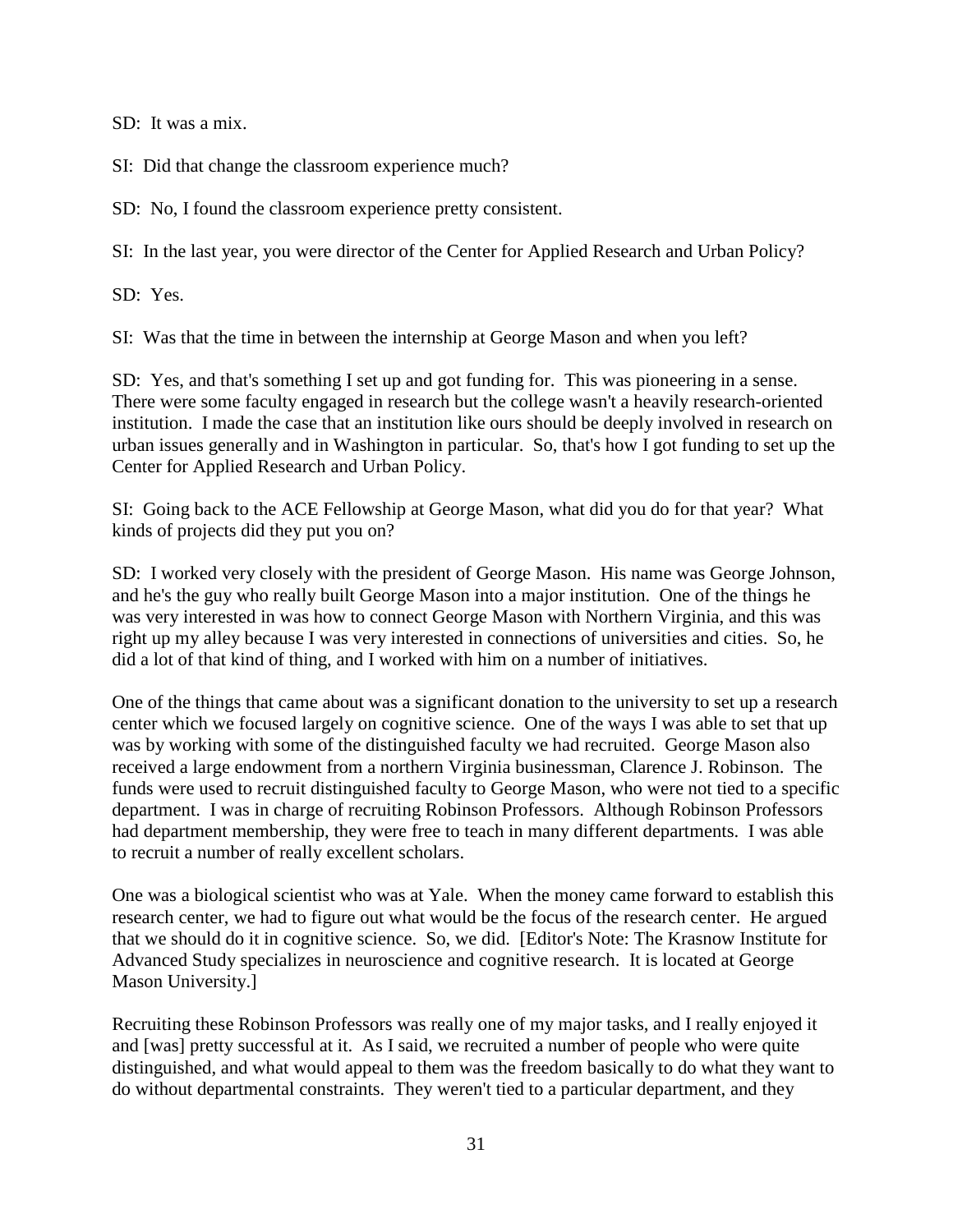actually had offices together, that were sort of separate from the departments. I realize, in retrospect, that's basically the kind of appointment I have now. [Editor's Note: Dr. George Johnson served as the president of George Mason University from 1978 to 1996. He died in 2017 at the age of eighty-eight. A Robinson Professor is a distinguished professor at George Mason University.]

SI: Let me pause again.

SD: Yes.

[TAPE PAUSED]

SI: In addition to being part of the administration, you were also a part of the history department. Did that actually call on you to do teaching duties and that sort of thing, or were you just mostly an administrator?

SD: Okay. Well, I served as vice provost for a number of years. The provost and I got along very, very well. He died unexpectedly, so the university hired a new provost. The new provost, after about six months or so, called me in and said, "I want my own person. You're out." So, I had a year off, which I used to do some research, and then I went to the history department.

SI: Okay, all right.

SD: It was a very welcoming department, and I was able to teach what I wanted and participate in some departmental issues. I got on very well with the folks there. A couple of them expressed great disappointment when I went to Rutgers-Newark.

SI: Had there been other, I guess, urban historians or historians of higher education there?

SD: No.

SI: Okay, all right. I guess you had to do a little bit of each, but did you focus a lot on your research or undergraduate or graduate education to try to split your interests?

SD: As I recall, I taught a graduate course on the Progressive era. I think I also taught one on urban history. I remember doing an undergraduate class on the Washington metropolitan area and that's because when I was at Federal City College, in D.C., I regularly taught a course on Washington. So, I thought, "Well, I should do this here as well." I changed it. I called it "Metropolitan Washington."

SI: How did the student body you were working with change at George Mason compared to Federal City College?

SD: The student body at George Mason was pretty mixed. It was largely middle-class, uppermiddle-class, suburban students. The more affluent, more elite, suburban students went to more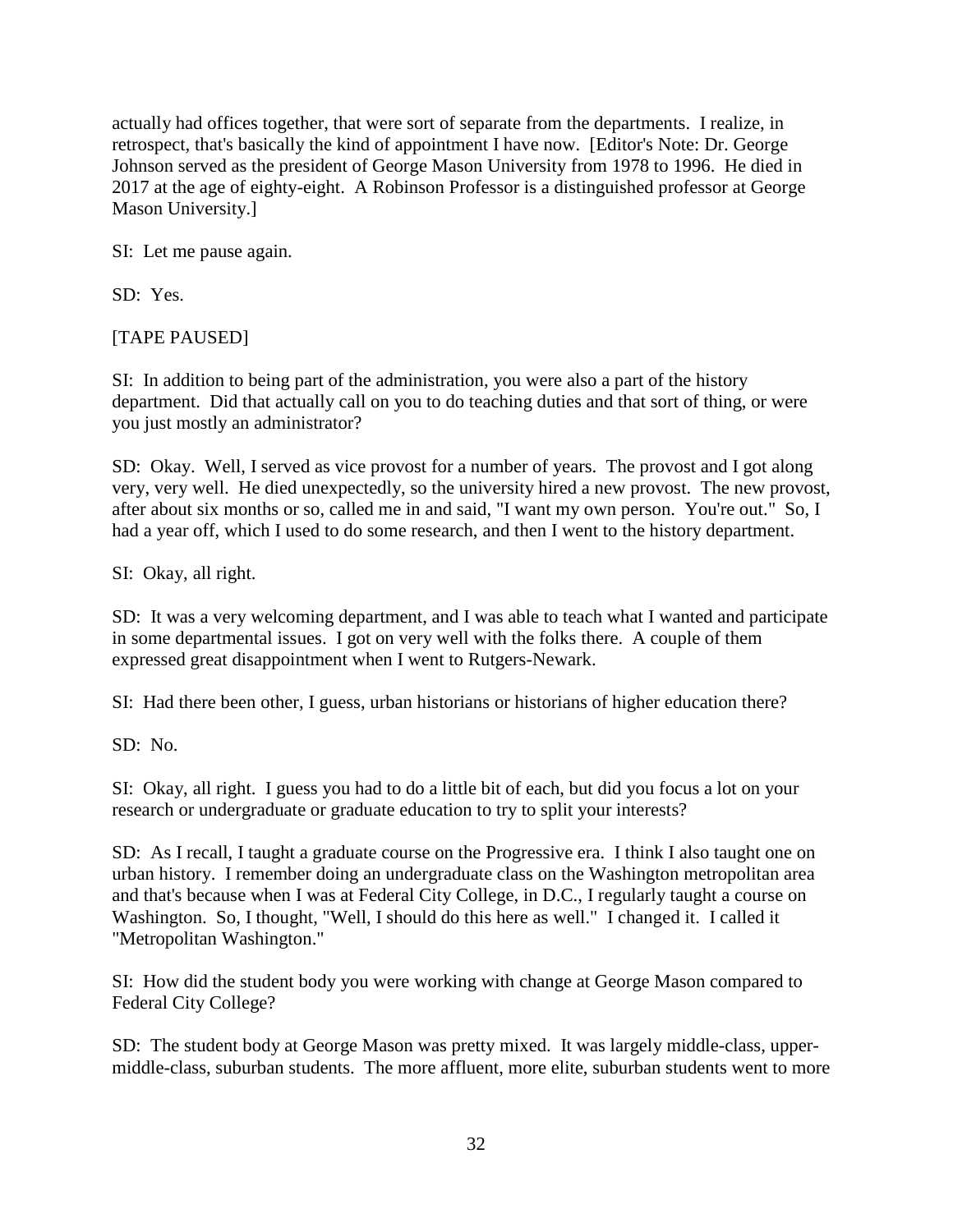prestigious institutions, but it was a nice mix of students, some immigrants, but pretty diverse racially and ethnically.

SI: Did you find your teaching them equally rewarding?

SD: Yes.

SI: All right. How did your research interests grow during this period?

SD: Well, I got very involved in a book on the Progressive era. What I tried to focus it on was less the politics of the reform and more of its impact on people, more of a social history.

SI: All right. What about dealing with the profession at large? Did you become involved with any of the professional associations or anything like that?

SD: Not much.

SI: All right.

SD: I'd go to meetings of the Organization of American Historians and other organizations. I was involved in the Washington History Association, which was fairly small. I gave a couple talks at Washington History Programs, and I was very active in the organization. I think I played a role in getting some archives of Northern Virginia placed in the university.

SI: You had done this series in Washington, looking at housing and others, to kind of build up ties with the city and so on. Was there any kind of equivalent at George Mason?

SD: Not that I did, no.

SI: Okay, all right. How about just in general, building ties with the local constituencies?

SD: Well, that was the whole focus of George Johnson as president.

SI: Yes.

SD: The focus was to build very, very close ties with northern Virginia. There were all kinds of projects that did that, but nothing I was specifically responsible for.

SI: Okay. I was curious, when you were working on the Robinson Scholars or Fellows?

SD: The Scholars.

SI: Okay. Would you often be travelling, or would you be doing it from your place on campus?

SD: Doing it from campus.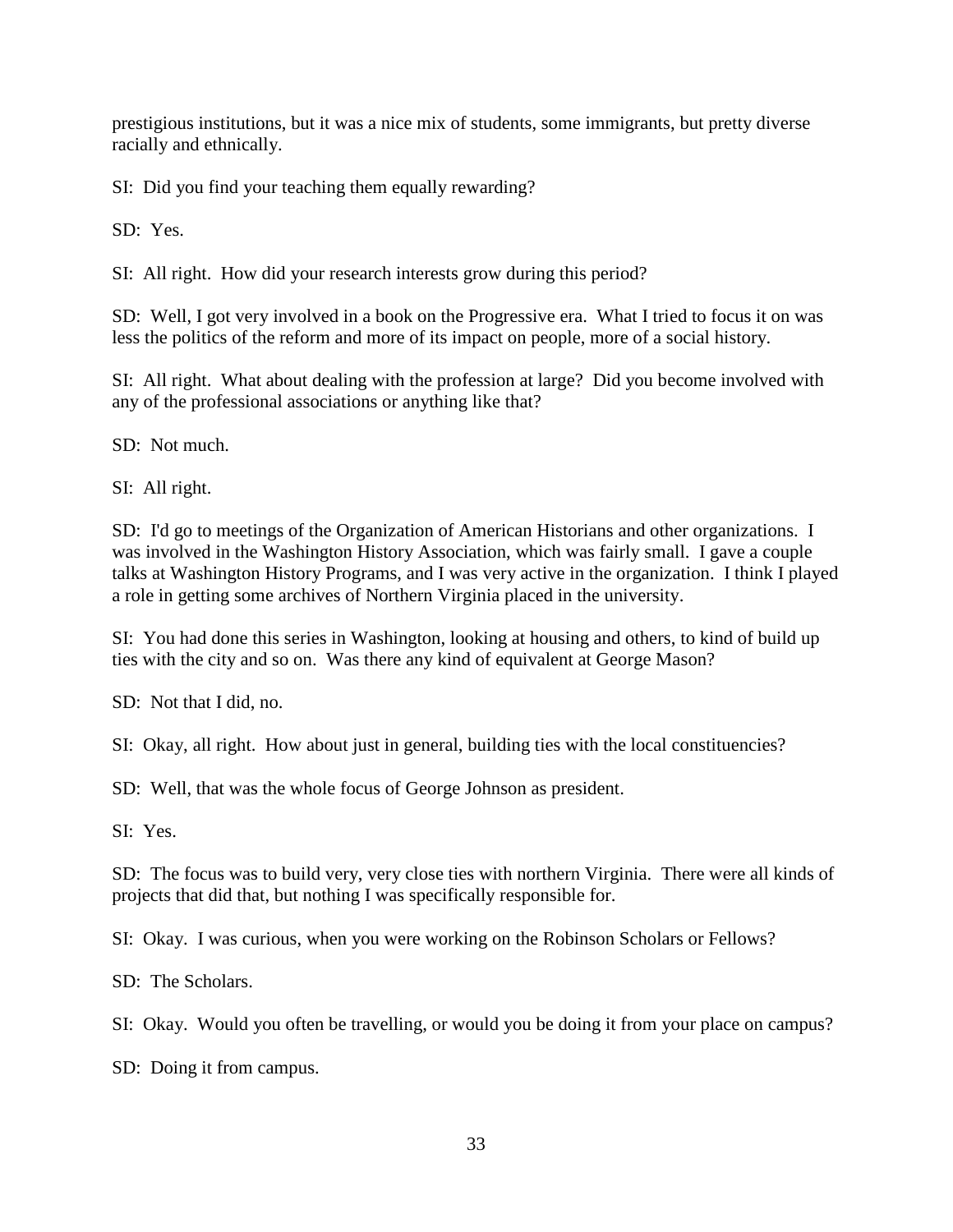SI: How would you find these folks?

SD: Well, basically, a lot of faculty would send me suggestions, and there was a committee as well. They'd say, "Well, maybe we should look at this person and that person." Often, I would communicate with them and just ask if they were interested in coming to campus and interacting with people.

SI: Is there anything else you would like to say about George Mason?

SD: I don't think so.

SI: Well, let's maybe ask a couple questions leading into Newark since we have a little time. You had been out of administration for a few years in between.

SD: Yes.

SI: Was it a case of an opportunity came up that you wanted to pursue, or did somebody from Rutgers reach out to you?

SD: Okay, excellent question. My wife was offered a title chair at NYU in American Jewish History, and we talked about it. Two of our kids were grown, but we had a little one as well. He was four or five years old. We definitely didn't want to live apart, but I had said to her, "Look, I really want to get back in administration and my scholarship is okay, but no history department is going to hire me as a full professor. I haven't done enough to warrant that," but I could get hired in administration because I had done a fair amount of that. So, we agreed, and she took the job at NYU. I began applying to whatever I saw in the New York area, and one of the places I applied to was Rutgers-Newark, looking for a Dean of Arts and Sciences. They offered me the job. I shouldn't say they. The person who offered me the job was Norm Samuels, who is a very dear friend to this day. [Editor's Note: Norman Samuels served as the provost of Rutgers-Newark from 1982 to 2002.]

SI: Yes. Before we go into that job, tell us a little bit about your wife's career.

SD: Oh, yes. She did her Ph.D. at the University of Illinois, Chicago, and she went for any number of years with marginal jobs. She'd be hired someplace for a one-year appointment. For two years she taught at the elite Sidwell Friends High School in Washington, but she kept on doing scholarly research. She published several books. She then got hired by the University of Maryland, College Park, in American Studies, and she taught there for a number of years. Then, she got this offer from NYU that was looking to build Jewish Studies. Not everything she wrote was on Jews but most of it was. Her very first book, which was her dissertation, was on the relationship of Jews and blacks. She's fluent in Yiddish and Hebrew, and she used the Yiddish press to see what they said about blacks. Their writing about blacks was quite substantial. Basically, she discovered that the Yiddish press kept saying things like, "Well, blacks are the Jews of America. This is our experience in Europe and this is their experience here." Jews also were very active in the civil rights movement.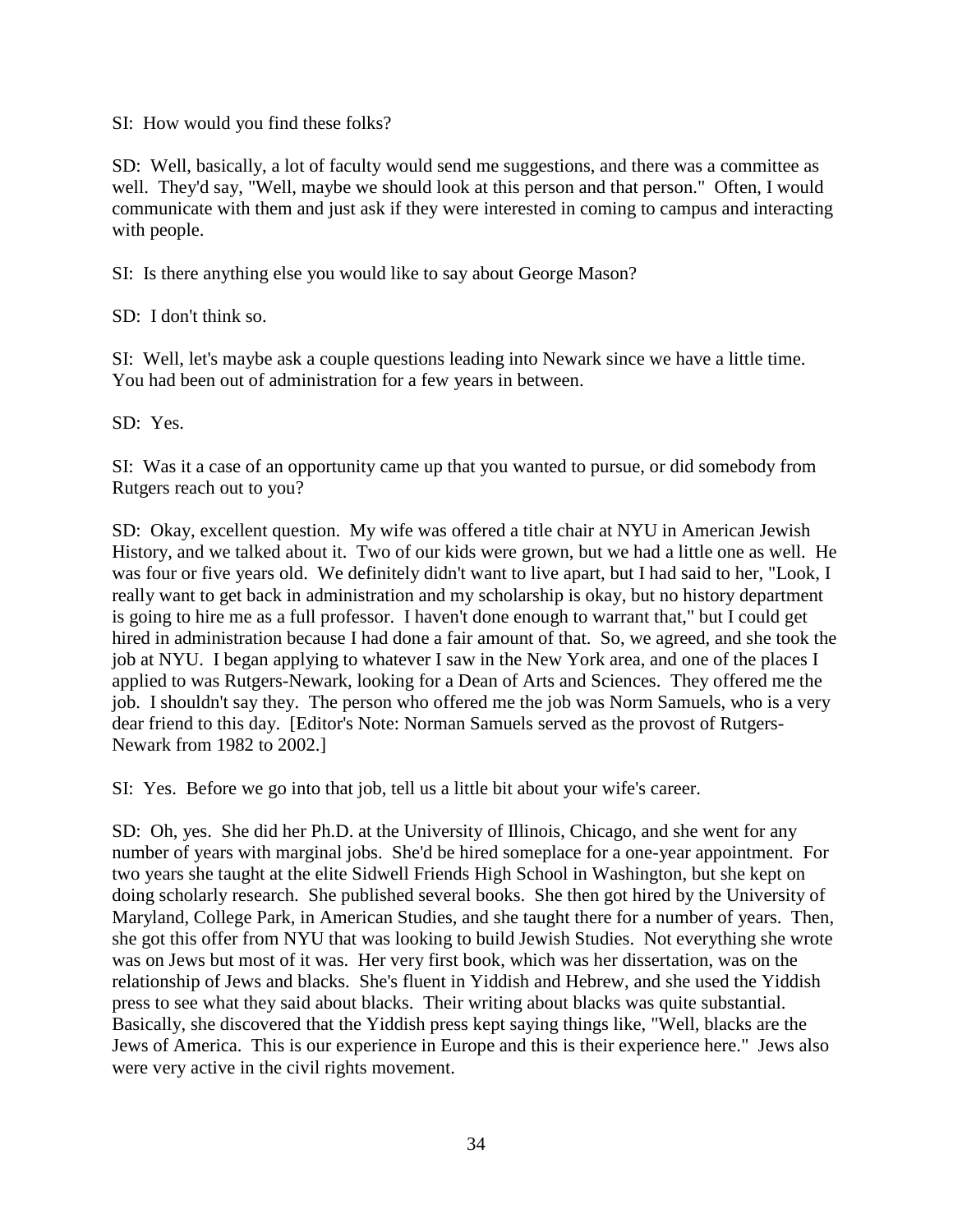She's done eight or nine books now, but she published several others. Then, unsolicited, NYU approached her and said, "We have a new chair in American Jewish History and we'd like you to come." So, we agreed that she would do that, and, in the meantime, I would look for something in the New York area. One year later, I was offered the position of Dean of Arts and Sciences at Rutgers.

SI: Well, what was the process like? I would imagine it was rather involved, as dean searches usually are. I know Dr. Samuels was very involved.

SD: Yes.

SI: Can you talk a little bit about that process?

SD: Well, obviously, I filled out all the paperwork and wrote about my interests and so on. Then, I was invited to a preliminary interview. I had not heard of Rutgers Newark until I saw the ad and applied, but my whole focus had always been on connecting universities and cities, and it seemed to me, from what I knew, if Rutgers is a multi-campus institution and New Brunswick is what everybody knows, Newark has an opportunity to build something distinctive if it's urban oriented. So, I came and said to the people who interviewed me, "There's tremendous opportunities for teaching, learning, for research in the City of Newark. That should be a focus that'll give this institution a presence and a vision that's different from New Brunswick." I would say, a lot of the people who interviewed me liked it. Some thought I was out of my mind. "What? Talk about Newark?" because there was a prevailing idea that, "Don't tell people we're in Newark" because the very term, Newark, is denigrated. Obviously, I prevailed enough with the committee, and then Norman had been thinking this way for years and years and was very happy to find somebody who shared that vision. So, I got the job and I did the deanship for four years and then I became chancellor.

SI: Well, I am curious again, how much involvement did New Brunswick have in that process, or was it mostly done strictly with Newark folks?

SD: That's a good question. I did have an interview in New Brunswick, I think with the president, but it seemed to me pro forma I think. Not so with the chancellor's job but for the dean, they were perfectly happy to let Norman decide.

SI: How do you prepare for a job like that?

SD: Great question. You learn as much as you can about the institution, and I spent a lot of time looking at various documents that were around about Rutgers-Newark but also about the City of Newark. That's my orientation, see what I can learn about the City of Newark. I came to realize that Newark had an incredibly rich array of institutions that could be very valuable to higher education, the Newark Museum, The New Jersey Performing Arts Center, the hospitals, the medical entities, and many other things. So, I tried to bring myself up to speed, so to speak, on the nature of the city and the nature of the university. [Editor's Note: The Newark Museum was founded in 1909 by John Cotton Dana.]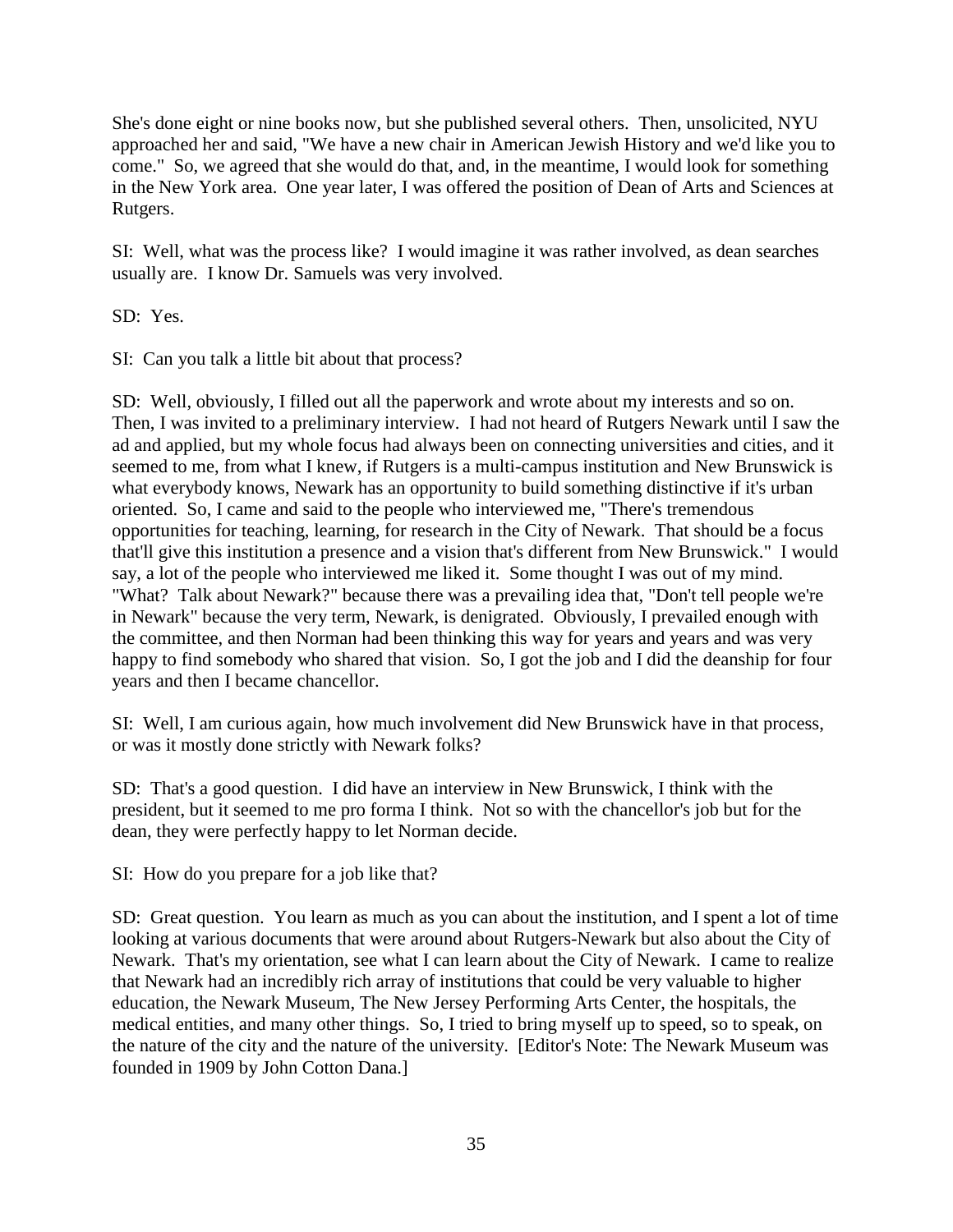SI: I would imagine this would be very important in the chancellor's job, but even as dean of one of the sections of the university, did you work on building relationships with the community …

SD: Yes.

SI: Reaching out to certain figures. How did you go about doing that, and how did you identify who you should work with?

SD: I immediately identified people who were familiar with the civic leadership of Newark, and I made appointments as quickly as I could to meet with these civic leaders. I also met with the mayor, Sharpe James. He seemed pleased that I found it important to come and talk to him. That was my orientation from day one, get to know as many leaders in the city as possible. So, yes, I did a lot of that, and I found it very interesting and very gratifying in many ways because I discovered that there was substantial civic leadership in Newark that was working aggressively to revitalize the city. This was perfect for the university because obviously the university had a great stake in the revitalization of the city but also because there was many, many ways in which we could participate in that. [Editor's Note: Sharpe James served as the Mayor of Newark from 1986 to 2006. He was also State Senator representing the 29th District from 1999 to 2008.]

SI: How did you go about building your relationship with the faculty here?

SD: I met with faculty groups on a regular basis. There were various faculty committees. There were meetings of the full Arts and Science faculty, and I would obviously attend those and speak at them. But it was hard to build rapport with faculty at these large meetings. Meetings with departments or committees was more important. I don't think I met with every department, but I did meet with a number of them. Plus, I also had lots and lots of individual conversations or lunches with faculty of all kinds to try to get to know who they were, what they did.

SI: You came in with these ideas, but when did you start developing the when and how? Did you start developing what you saw as what needed to be done here?

SD: Well, I think from day one, it was clear to me that what needed to be done was to build stronger ties to the resources of the city. When I interviewed for dean, I said, "Well, what do you want the dean to do?" A number of faculty said, "Get us better students. We have really weak students." In retrospect, I'm not sure I cared about that, but one of the things I proposed and implemented, when I came, was, "Let's start an honors college or an honors program." The way we will attract top students to the honors program is by highlighting the opportunities for learning in the city. Even then, I had this idea that very good students might really like a chance to work at Prudential, the Performing Arts Center, or lots of other places in the city. That's the honors program that we have now. It that was one of my earliest initiatives, "Let's get more and better students by highlighting the opportunities to learn in the city," and it worked.

DK: The community members you were working with and building these relationships, how did they react? Were there challenges with getting them on board or were they pretty receptive?